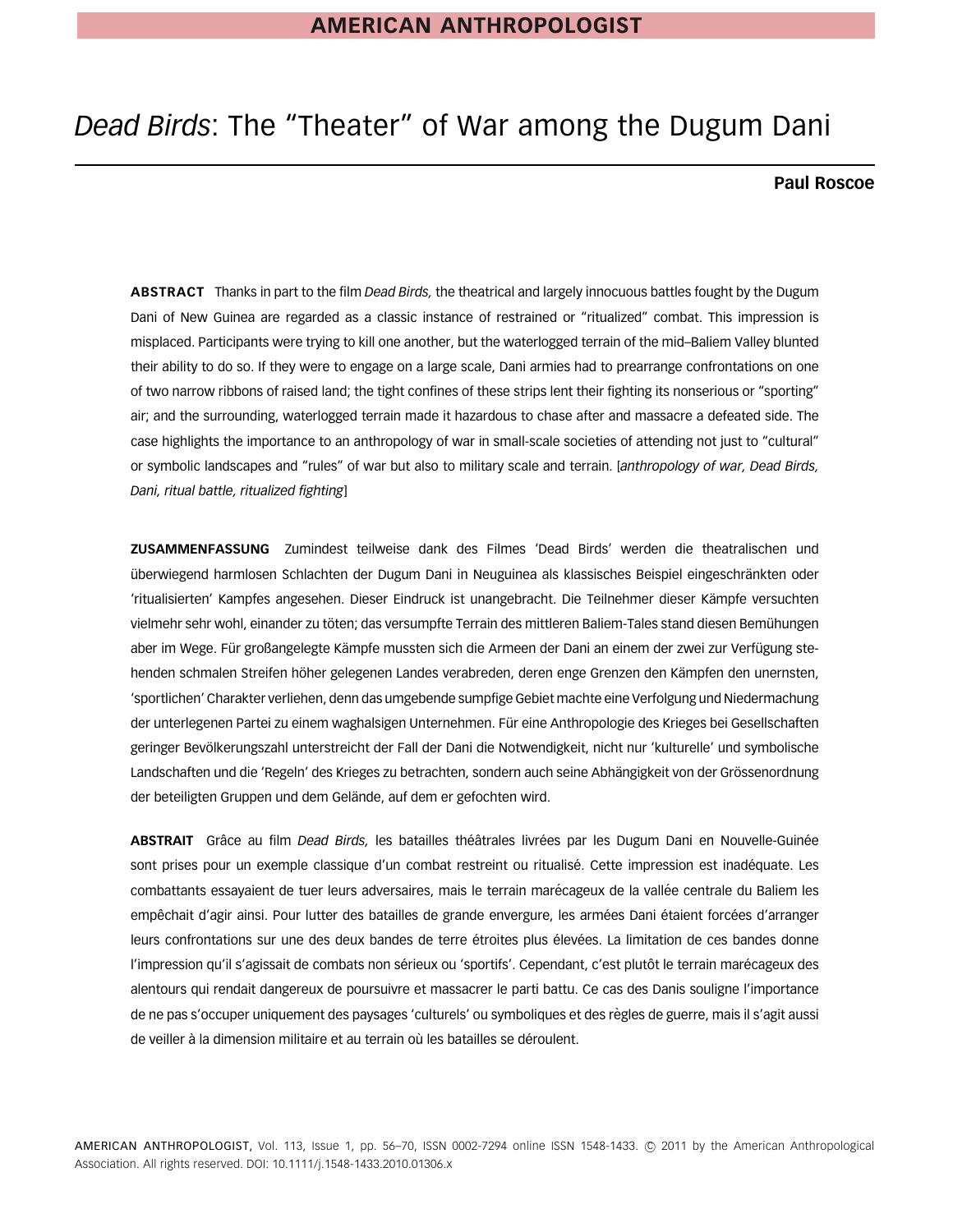Since at least the early 1940s, anthropology has enter-<br>tained a notion that war in small-scale societies like<br>those of New Guinea is qualitatively different from that those of New Guinea is qualitatively different from that of industrial states that have transcended the so-called "military horizon." Where war in small-scale societies is personal, targeted, and restrained, this view holds, the technological and organizational capacity of the nation-state enables a far more indiscriminate, depersonalized, even genocidal warfare (e.g., Fry 2006:89–91; Malinowski 1941; Turney-High 1949).

In recent years, several archaeologists and anthropologists have expressed skepticism toward this position (Keeley 1996; LeBlanc 1999; Otterbein 2004:34–38): many smallscale societies conducted ambush and raid with deadly intent, and their war mortality rates could vastly exceed those of nation-states (Keeley 1996:88–94,195–197; Roscoe 2009:82). This is less clearly the case, however, with regard to the open battles that some of these societies fought. Many observers commented on how "sporting" or "game like"these confrontations appeared,which led analysts frequently to conclude that the participants were exercising some kind of restraint, observing a set of cultural rules, or both (e.g., Carman 1999:42; Gat 1999). Thanks partly to the film *Dead Birds,* the set-piece battles of the Dugum Dani in New Guinea have become a case in point, "a classic example of 'ritual combat' in the anthropology of war" (Arkush and Stanish 2005:10; see also Jones 1980:109–111; Smith 2007:12–13). Dani battles were not without their dangers, but the overwhelming impression was of a "sportive" event (Heider 1970:111, 129:29), "more like a medieval tourney than like what we usually mean by war" (Heider 1970:118). The Dugum Dani themselves were dubbed "peaceful warriors" (Heider 1997).

The conduct of Dugum Dani battle was certainly highly stylized, theatrical, even playful. The crucial—and unresolved—question, though, is whether, as scholars like Jeffrey Blick (1988:663) and Schuyler Jones (1980:110) contend, these confrontations really were "ritualized" in the sense that the fighting was restrained by some form of institutionalized rules. And if they were not, if combatants really were trying to kill one another, why did they go about it in such a seemingly playful and ritualized manner? In this article, I argue that the apparent restraint of Dani battle was the product not of cultural restrictions but, rather, of the particular terrain on which it was fought, a circumstance virtually invisible in *Dead Birds* and only incidentally apparent in the ethnographic record. The Dugum Dani certainly intended to kill their enemies, but they confronted them across a no-man's-land of swamp and water that was hazardous to any large military force attempting to cross it. By default, therefore, armies met on one of two narrow strips of land that lay above the swamp. The tight confines of these corridors, however, prevented either side from fully deploying and resulted in the gamelike or "ritualized" character of their battle. The case highlights the critical importance for an anthropology of war to consider not only the motives that galvanize fighting behavior but also military practicalitiesthat constrain or enable their realization.

## **THE DANI OF THE MID-BALIEM**

Although the two principal ethnographers of the Dugum Dani of the Grand Valley of the Middle Baliem (see Figure 1) differ markedly on specifics, they concur in describing a community similar to many in the central highland valleys of New Guinea (Broekhuijse 1967; Heider 1970). Subsistence



**FIGURE 1.** *New Guinea: societies mentioned in the text.*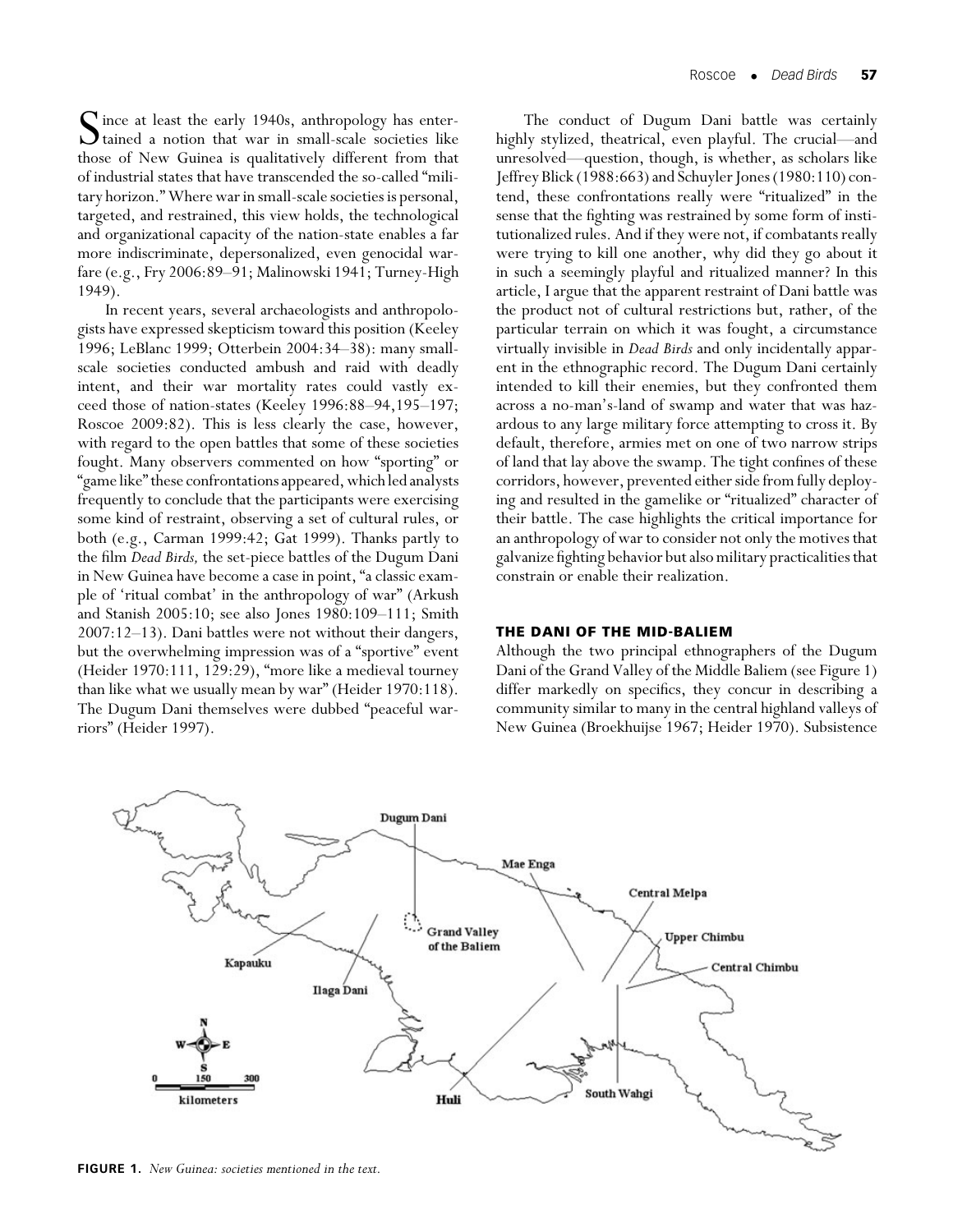was based on sweet-potato cultivation and pig rearing, technological capacity was limited, all communication was oral, and all travel was on foot. Political leaders resembled the Big Men found elsewhere in the highlands—"skill in manipulating the economic system" was "of great importance"—but no man became a leader who had not also "proven himself in war: on the front lines, facing the spears and arrows of the enemy; or on the flanks where the dirty war is fought around bushes; or in raids" (Heider

1970:129). Social organization was small scale. The Dugum neighborhood—an *ap logalek* or group of "lineages" divided into intermarrying moieties and named "Wilihiman" for the pair of "lineages" at its core—numbered only about 320 people in 1961. And along with at least one other like unit, the Walalua, it was part of a "confederation" (agot logalek) called the Wilihiman-Walalua, totaling some 1,000 people (see Figure 2; Broekhuijse 1967:21–31, 60–63; Heider 1970:23–98).



**FIGURE 2.** *The Gutelu Alliance of the Grand Valley of the Baliem. NB: Names following Heider. Sources: Base map (Army Map Service [AMS] 1967a, 1967b); contours (AMS 1967a, 1967b); alliance and confederation locations in 1961 (Broekhuijse 1967:50, 219; Heider 1970:301; n.b. names following Heider).*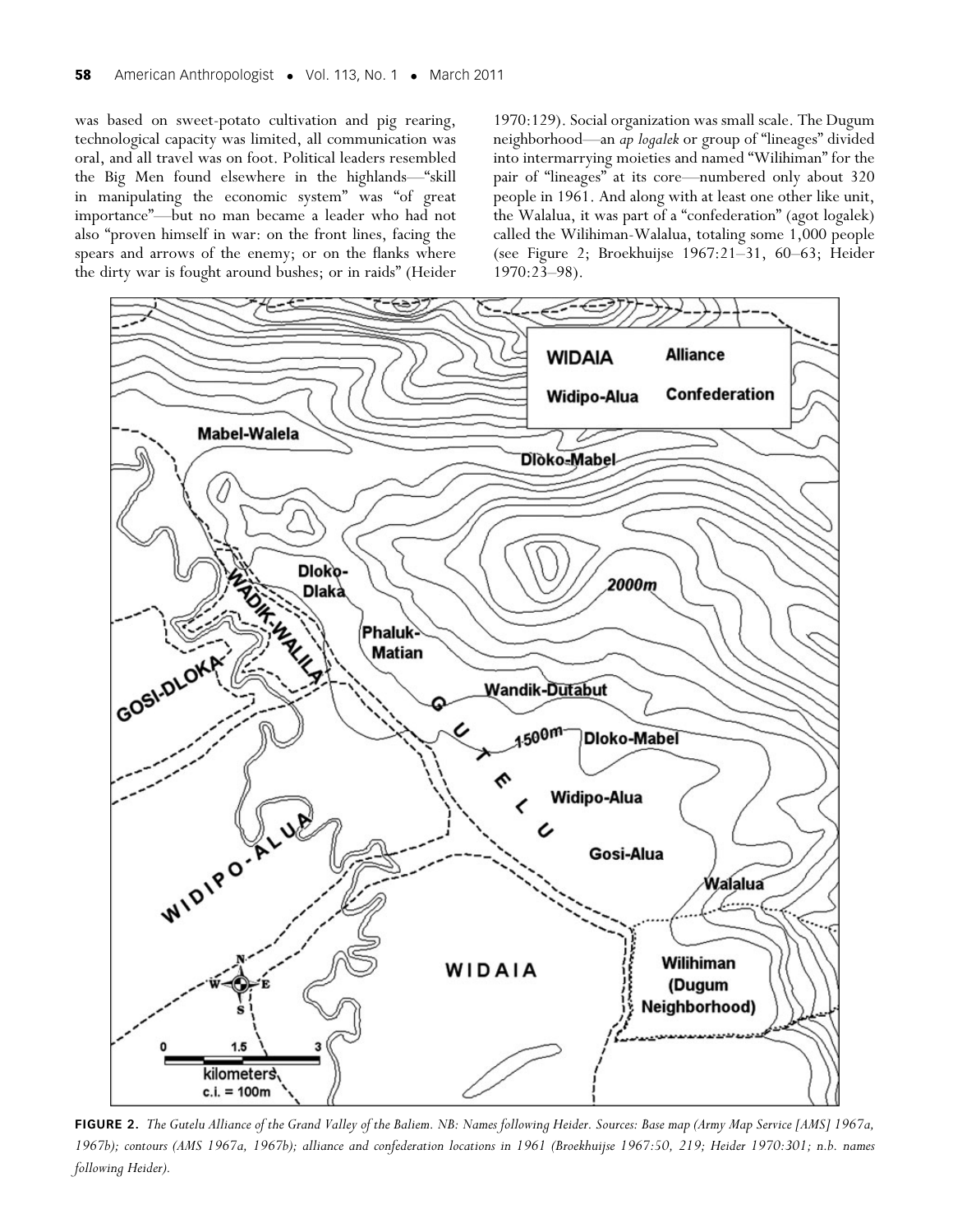There is abundant evidence that the macrosociological organization of New Guinea communities—the units variously described as "longhouses," "clans," "villages," "confederations," and the like—was dedicated to defense (Roscoe 2009:80–87). In the event of attack or encroachment by an enemy, members of these groups acted collectively to try to reduce the damage that their foes could wreak while increasing the mortal costs they would suffer in the process. Typically, in the event of an attack, every capable adult male rushed to defend those in jeopardy, while every available woman snatched up children and valuables and sought safety. Dani "confederations" such as the Wilihiman-Walalua constituted a case in point. Characterized by "cooperation in war" (Broekhuijse 1967:60), their male members had a "duty to participate in the warring of their own *ap logolek* and therefore usually also in that of the [confederation]" (Broekhuijse 1967:62). Dissension and conflict being antithetical to defensive unity, moreover, fighting within the confederation was uncommon; when it did occur, it took the form of a "brawl" (Heider 1970:104) rather than deadly fighting, which would cause the group to split apart.

Throughout New Guinea, defensive groups also sought to forge relations of peace with other, similar groups nearby (Roscoe 2009:87–88). Where defensive groups aimed to defend members against attack, however, these "alliances" aimed only to suppress the threat of attack between those who, being in close proximity, otherwise would pose a severe existential threat. Thus, among the Dani, the Wilihiman-Walalua were part of a "war alliance" *(lapuchoro)* called the Gutelu (or Kurelu) alliance, numbering around 5,000 people (Broekhuijse 1967:60–63; Heider 1970:77–  $78$ ).<sup>1</sup>

Within an alliance, confederations were largely at peace with one another. Alliances in New Guinea, however, were always less stable than the defensive structures that forged them because the latter were too far apart geographically to render each other effective defensive aid in the event of an attack (Roscoe 1996:652, 658–660). Among the Dani, for example, fighting sometimes broke out between neighboring confederations and occasionally resulted in deaths. Usually, this was considered less serious than "war" but about every ten years or so it exploded into "secular warfare," a massive dawn raid that split an alliance apart, transforming erstwhile allies into deadly enemies (Heider 1970:105, 118–122, 131–132).

Alliances were the largest military units in the Grand Valley, and each was potential enemy to the others. Wars broke out between alliances, but the fighting itself occurred between their component confederations, battle taking place on long-established battlegrounds on their frontiers (Broekhuijse 1967:62–63; Heider 1970:78–80, 86). The principal enemy of the Wilihiman-Walalua, for instance, was the Siep-Elortak confederation of the Widaia alliance, whom they fought at two battlegrounds known as the Dogolik and the Watabaka.<sup>2</sup> Individuals or groups from other confederations frequently aided their allies in

the fighting at these battlegrounds, but these two confederations initiated the hostilities and contributed the core of its warriors (Broekhuijse 1967:60–62, 64–66, 220; Heider 1970:80). Fighting itself was a close-range affair, its scale defined by the reach of the bow and arrow, about 80 meters. Short-throwing spears and long lances were used as supplementary weapons, and cassowary-bone daggers were occasionally used in hand-to-hand combat. Neither shields nor cuirasses were used in defense (Broekhuijse 1967:221– 223; Heider 1970:280–286).

#### **EUROPEAN CONTACT IN THE MID-BALIEM**

European contacts with the Grand Valley were few and brief until April 1954, when the Christian and Missionary Alliance (CAMA) established an airstrip and base at Hetigima, about 20 kilometers south of the Dugum neighborhood. Two years later, the Dutch administration established an "exploration post" at Wamena, about ten kilometers and some two to five hours' walk to their south. The first "Controller," Frits Veldkamp, was charged with constructing the post and its airstrip but instructed not to interfere with local affairs (Broekhuijse 1961:2, 1967:13– 16; Heider 1970:13–14, 302–303; Veldkamp 1996:82–83, 86–89; personal communication with author, May 1998). The task of "pacifying" the valley thus fell to his replacement, 26-year-old Rolph Gonsalves, who arrived in January 1958.

Gonsalves was charged with "pacifying" the entire valley—some 60,000 people—but he was furnished with wholly inadequate personnel and resources. Precisely what happened under his tenure is unclear, but the nicknames he attracted—"God himself" and "Gun Salvoes"—hint at what ensued. A subsequent criminal inquiry received "abundant materials" on many reported cases of abuse but chose to focus on a handful of the better substantiated incidents, finding that the increasingly "eccentric" Gonsalves or the officers under his command had shot several local people dead, administered "corporal punishment" to others, and burned a number of settlements to the ground (Gonsalves 1960:1– 3; Gonsalves and Verhoog 1999:62–124; von Meyenfeldt  $1960:1-2$ ).

When the Peabody Expedition (hereafter, "the Expedition") arrived in April 1961 to begin the research on which most of our knowledge of Dani warfare is based, Gonsalves had recently departed, and according to Karl Heider the Dugum were as yet "not under the influence of government or missionaries" (1967:54). Strictly speaking this was true, although for some time CAMA missionaries had been living at Tulem, a mission station in the territory of their enemies, the Widaia, where an uneasy peace had been established. When the Expedition arrived, the missionaries had withdrawn to the Wamena area, but one of them was still visiting Tulem on a fortnightly basis, finding to his chagrin that local youths were once again fighting the Wilihiman-Walalua (Broekhuijse 1961:3, map; Rose and Rose 1960:2–4).

As for the Dugum Dani, they may not have been under European influence, but they were hardly untouched by its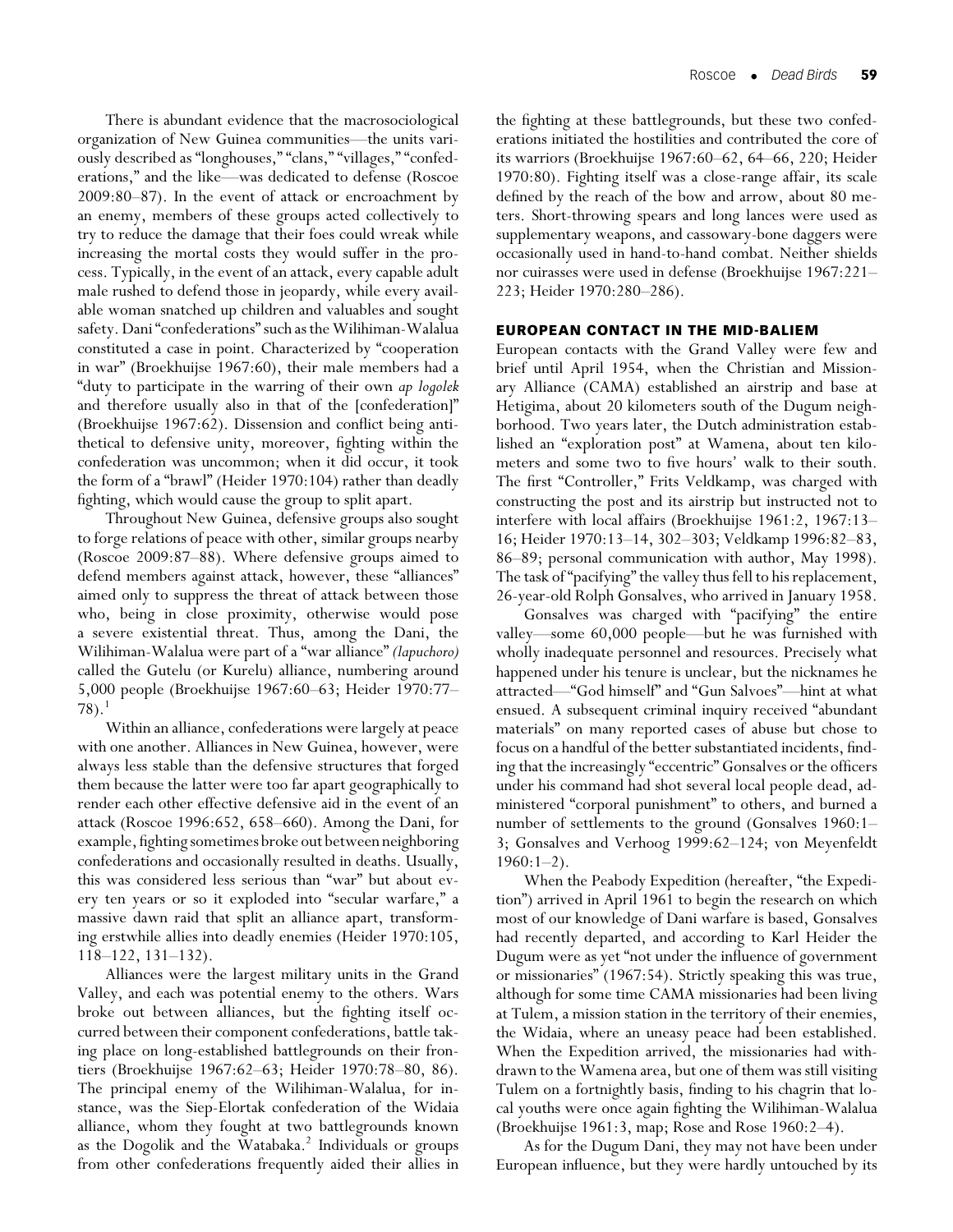presence. Gonsalves had visited the Gutelu alliance on at least two occasions, and in the first encounter one Dugum warrior had been shot dead and another wounded. By July 1959, the administration had helped broker an uneasy truce between the Gutelu and Widaia, but toward the end of the year fighting again erupted (Gonsalves 1960:4; Heider 1970:106; Rose and Rose 1960:5). Whether the war depicted in *Dead Birds* was a continuation of this fighting is unclear, but it had been underway for some time when the Expedition arrived, and it continued until early September of 1961, when a police post was established in the Dugum area and administrationled negotiations eventually concluded a peace (Broekhuijse 1967:232; Heider 1970:106–107).

How might these events have affected the fighting depicted in *Dead Birds?* A rumor has long circulated that the Expedition provoked the wars it filmed. Heider (1970:16) was diplomatic in explaining the origins of this charge and in rejecting it. Jan Broekhuijse, the former Dutch administrative officer assigned to the Expedition, was more forthcoming as well as more bitter in denying it. He attributed it to a "rumor machine" driven by Catholic missionaries at Jibika and especially to the CAMA missionaries at Tulem, who were distressed that the Expedition had refused to help them expand their influence to the Wilihiman. Their complaints to the authorities in Wamena had fallen on receptive ears because Carel Schneider, the officer in charge, was already "very upset" at the Expedition's presence, fearing that it would implicitly sanction local warfare and cause it to erupt again across the valley (Broekhuijse 1961, 1996:141– 144). Inthe end, inquiries bythe Dutch administration found no grounds for the complaint (Broekhuijse 1967:143–145; Heider 1970:16).

But might the expansion of the colonial state have intensified the frequency and ferocity of fighting among the Wilihiman-Walalua, at least temporarily (Ferguson and Whitehead 1992)? Alternatively, might the Expedition's presence have induced them to temper their violence, an important point in appraising the theatricality of their battles? Both Broekhuijse (1967:217) and Heider (1970:122) considered war to have been a long-standing and ongoing feature of Grand Valley life. On the basis of genealogical evidence, Heider (1970:128–129, 230–232) calculated that it had accounted for around 16 percent of all deaths over the two generations prior to the Expedition's arrival. Perhaps our best source on whether the fighting was out of character, however, is Broekhuijse. He had lived in the valley since December 1959, he had "worked for four months with a pacified group" in the south, and he had no obvious motive for misrepresenting the record (Broekhuijse 1961:2, 1996:131–133, 140–141). It was he, in fact, who advised the Expedition to choose Dugum as its base, precisely because it was one of the few areas within logistical distance of Wamena "where real Dani life could still be recorded" and where "normal warfare according to the old pattern" was still going on (Broekhuijse 1961:2; 1996:133).

# **"CALLING BATTLE" AMONG THE DUGUM DANI**

The apparent constraint under which the Dani conducted battle was evident at every stage of their confrontations. Battle could begin only by joint agreement. Once a war leader had decided to "call battle," a band of his men would approach the enemy frontier and shout the challenge across no-man's-land. If the enemy preferred to garden that day or was otherwise preoccupied, the call would be rejected and no battle would occur. Customarily, however, the challenge was accepted, a battlefield was agreed on, the two sides set about rallying their allies, and when all had mustered they convened on the battlefield and the fighting commenced (Broekhuijse 1967:232–261; Gardner and Heider 1968:136–138; Heider 1970:107). "As with so many other points of procedure during a battle, *it is understood that fighting will not start until both sides are ready*" (Gardner and Heider 1968:138, emphasis added).

The idea that battle might be scheduled like a soccer match, each side allowing the other to prepare for the confrontation ahead of time, is frequently taken as a signature of "ritualized" warfare (e.g., Divale 1973:xxi; Gat 1999:572; Keegan 1993:99; Naroll 1966:17). For Blick (1988:662– 663), it is specific evidence that Dani battles were "constrained." The practice stands in stark contrast, it is supposed, to the Western way of war where the aim is to maximize the kill, and battles begin with surprise attacks (as at Pearl Harbor), invasions (as in WWI and WWII), or with one side advancing on and closing with the other (as at Agincourt).

#### **FIGHTING THE BATTLE**

The conduct of Dani battle only enhanced this impression of a sporting or "ritualized" confrontation. Fighting would proceed in fits and spurts, with numerous breaks for rest, resupply, and even recreation (Gardner and Heider 1968:139, 141). "Often during the noonday heat both sides simply withdraw and sit in groups, smoking, talking, and resting for a while before resuming hostilities" (Heider 1970:111). During these intervals, warriors frequently amused themselves with high-spirited abuse of one another. "Once, late in the afternoon, fighting ceased altogether and both sides sat on comfortable rocks hurling insults at one another, picking out certain of the enemy by name. A choice remark would be greeted by both sides with roars of laughter" (Heider 1970:111; see also Broekhuijse 1967:238, 262– 264; Heider 1962:28; 1970:191). "Such tirades ...are almost as great a pleasure as the clash of arms, and they offer the opponents both release and vast amusement" (Gardner and Heider 1968:141).

Breaks and banter seem the epitome of a playful, ritualized form of battle (Arkush and Stanish 2005:10; Gat 1999:572), and even when warriors came to arms they hardly seemed in earnest. Only a small proportion of the 200 to 400 warriors present would actively be fighting: "rarely ... more than a few dozen on each side" (Heider 1962:28; see also Broekhuijse 1967:60,250). The fighting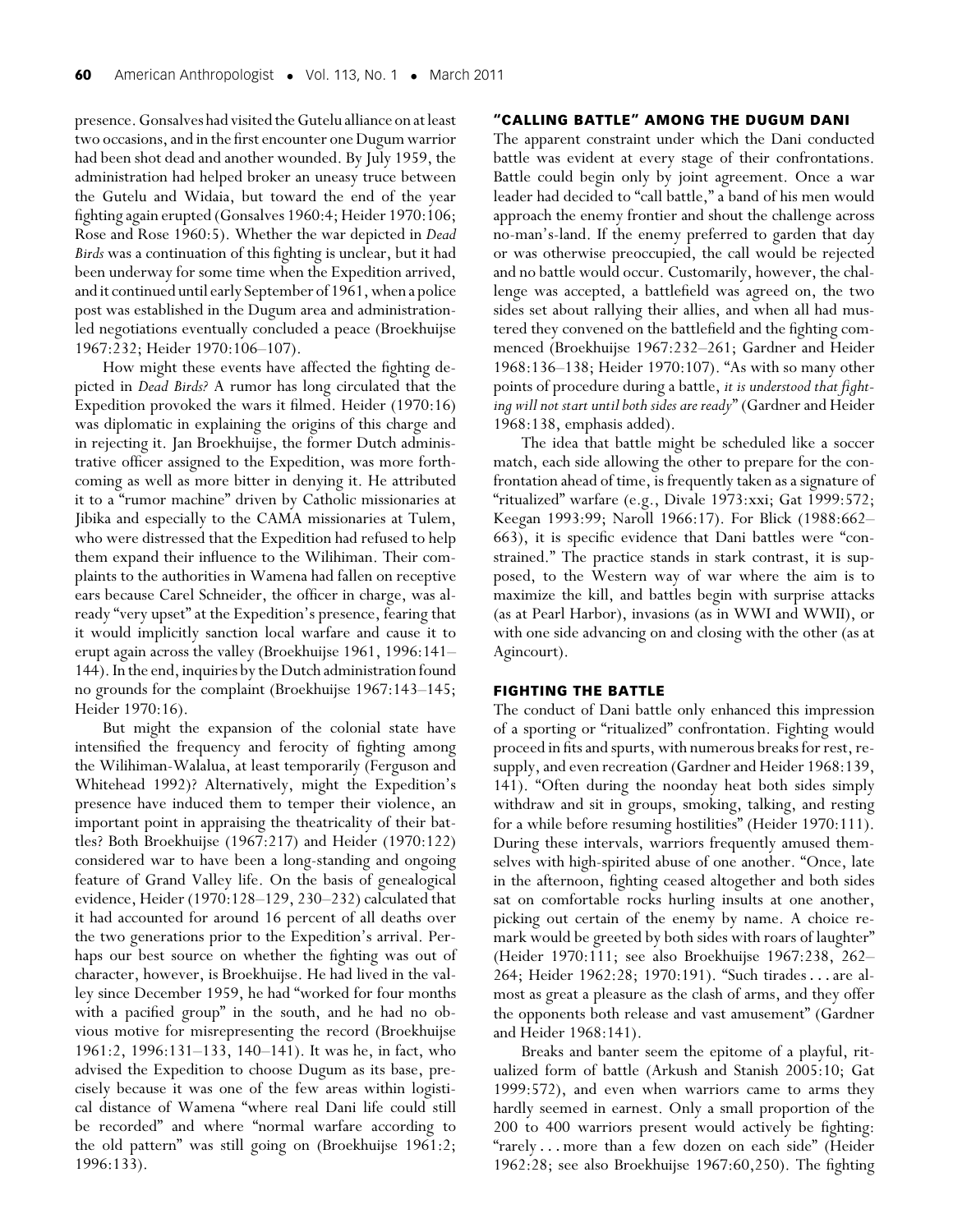itself, moreover, was "a highly stylized, almost social event conducted according to protocol and governed by conventions amounting almost to rules and regulations" (Gardner and Heider 1968:141). Initial skirmishes resembled a "stylized ballet," "almost entirely ritual, like that of Japanese wrestlers, who confront each other with characteristic squats and bows before the sudden furious struggle begins" (Gardner and Heider 1968:138). As battle heated up, clashes became more serious. Even so, the front line remained "relatively stationary" (Heider 1962:28) with warriors moving forward to release or retrieve arrows and spears before dropping back, the action resembling "an unchoreographed but still graceful cavorting of men dodging the haphazard flight of spears and arrows" (Gardner and Heider 1968:138).

Tellingly, the kind of large-scale maneuvers that elsewhere in New Guinea could turn a battle—a shock assault on the enemy front or an attempt to turn the enemy flank were all but absent. In his detailed accounts of the nine battles observed in 1961, Broekhuijse (1967:232–278) reports not a single instance in which a coordinated flanking maneuver was attempted on the battleground itself. Some attempts were made to filter warriors surreptitiously into the sparse cover off the edge of the field and then lure the enemy forward into an ambush on its flank. But both sides were thoroughly familiar with these stratagems, and the trap was "almost always" detected before it could be sprung (Gardner and Heider 1968:138–139; see also Broekhuijse 1967:241, 256).

Occasionally, under cover of a hail of projectiles, spearmen and archers did mount a massed charge on an enemy front, but these efforts were infrequent, success was "rare," and they were launched more in the hope of gaining a strategic hill on the battlefield than of overrunning and killing the enemy Broekhuijse 1967:234, 237, 262; Gardner and Heider 1968:148; Heider 1962:28, 1970:110). By default, most attempts to close on the enemy were individual affairs, a single warrior rushing forward to launch an arrow or spear before quickly dropping back to the safety of his front line (Broekhuijse 1967:238, 250; Heider 1962:28). "Except for one or two tense moments, no one was ever in real danger of being overrun by an advancing enemy line" (Heider 1970:111).

Adding further to this gamelike atmosphere were events that seem incredible from the standpoint of "modern" warfare. A shower of rain was usually sufficient to "stop play"; indeed, allies living at a distance from the battleground would take into account the possibility of rain before deciding whether it was worth turning up (Broekhuijse 1967:234, 249; Gardner and Heider 1968:137; Heider 1970:107; see also Gat 1999:572). At the height of battle, moreover, people were often to be seen working in their gardens a few hundred meters away, occasionally looking up at a particularly loud cry from the field (Heider 1970:111,114). Elizabeth Arkush and Charles Stanish (2005:10) draw attention to another incident in which "a large cuckoo dove flew back and forth over the lines. All fighting stopped as the warriors,

boisterously laughing, threw sticks and stones at the bird" (Heider 1970:111, 312).

Dani battle, in sum, was a "casual," even playful, affair (Heider 1970:111). "There can be no question that Dani men find the battles great fun. The exuberance, the joking, the ornaments, and even the risks and the daring are all indications of this sportive element" (Heider 1970:129; see also Broekhuijse 1967:238). "Except in the rare circumstance of an effective charge," Heider observed, "the atmosphere is free of tension and jokes and insults fly back and forth between the opposed forces" (1962:28; see also Heider 1970:111).

## **THE OUTCOME OF BATTLE**

If one feature more than any other has been cited as evidence that small-scale battles are conducted with restraint, it is their low mortality (Arkush and Stanish 2005:10; Blick 1988:663; Gat 1999:572). Dugum Dani battle was no exception (Heider 1962:28, 1970:99,111). An analysis of Broekhuijse's (1967:60, 232–267) figures for the wounds sustained in the nine battles of 1961 by the Wilihiman's 75 "able-bodied warriors" indicate that a Dugum warrior ran about a six percent chance of injury in any one encounter, with about one to four percent of the wounded actually likely to die. With each side typically fielding between 100 and 400 warriors, this amounts to no more than about 0.4 deaths per battle (Broekhuijse 1967:60,250; Heider 1962:29). By comparison, the ambushes that Dani warriors launched when they were not doing battle were more than twice as efficient: seven 1961 raids, each involving between 30 and 40 warriors, resulted in "about six men killed on the spot"—that is, about 0.9 victims per raid (Heider 1962:29; see also Broekhuijse 1967:232–267).

A major reason why battle was "inefficient in killing" (Heider 1970:112) was the Dani practice of allowing a defeated enemy to withdraw from the battlefield unscathed, another characteristic commonly associated with "ritualized" battle (e.g., Divale 1973:xxi; Gat 1999:566, 572; Naroll 1966:17). Warriors forced to flee become highly vulnerable: with their backs turned to the enemy, they can neither see to dodge his weapons nor readily return his fire. Yet, in victory, Dani warriors failed to capitalize on the advantage. Commonly, they chased their defeated enemies off the battleground but instead of pursuing them into their settlements and cutting them down, they simply withdrew to their end of the field, allowing the vanquished to regroup, return, and reengage (e.g., Broekhuijse 1967:245, 256–257). Within "living memory," the Dugum Dani had suffered neither massacre nor any large-scale destruction of their property following a loss on the battlefield (Heider 1970:131), nor apparently had they ever inflicted such a fate on the Widaia.

## **THE TOPOGRAPHY OF BATTLE**

To account for the curiously restrained nature of the battles he had observed in 1961, Heider proposed that they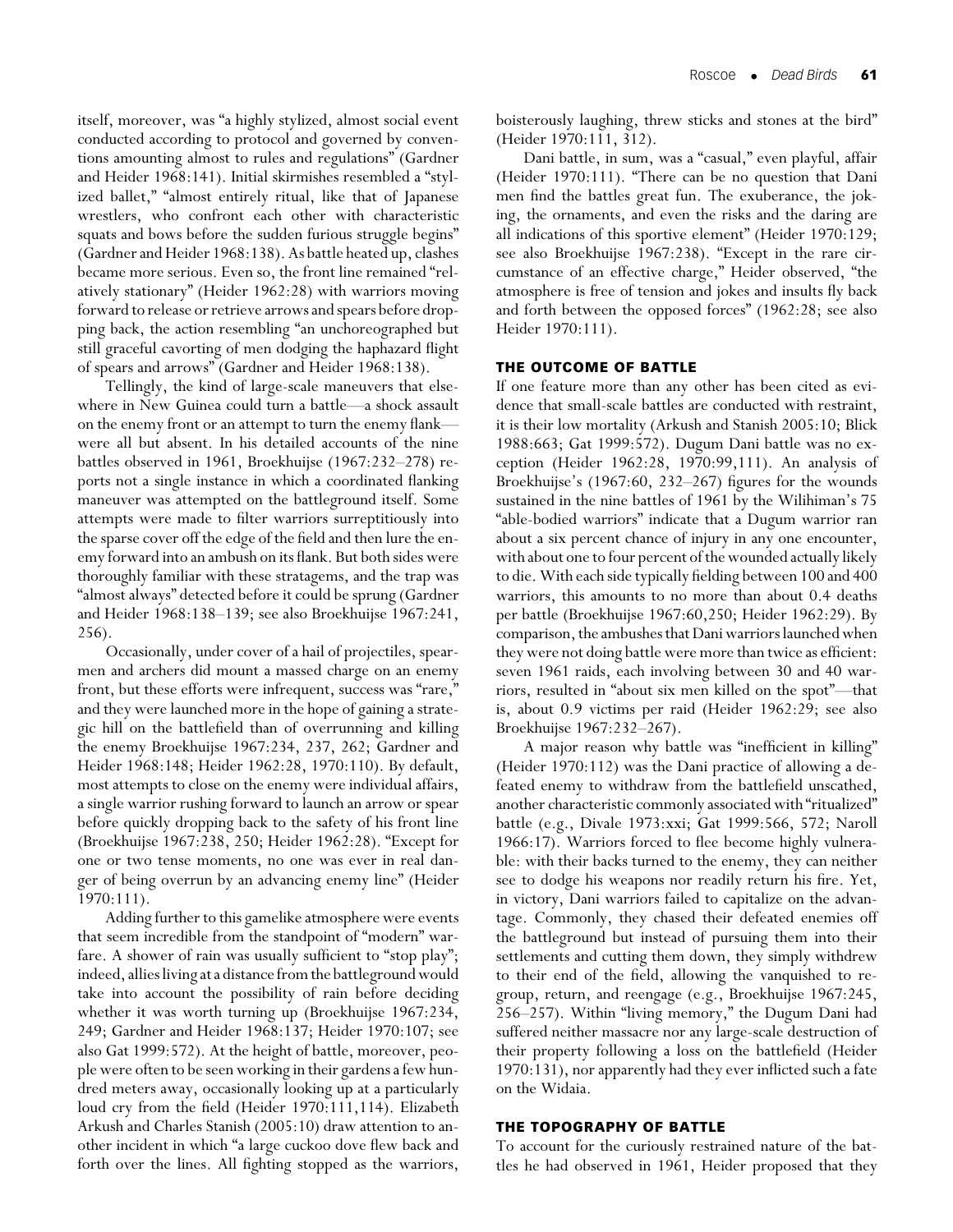were part of a "ritual" phase in Dani warfare that deployed battle and small-scale raiding as "a human means to effect ghostly revenge" (1970:132). This ritual phase of war was occasionally interrupted by a short-lived "secular phase," which involved the massive surprise attacks mentioned earlier. These were launched not for spiritual reasons but for economic motives or as retaliation for perceived wrongs, and they typically resulted in scores of deaths, the displacement of whoever survived, and the destruction or appropriation of their property and territory (Heider 1970:102, 105, 118– 122, 130–132).

In dubbing the principal form of Dani fighting "ritual war," Heider was apparently referring to its religious motivation rather than to any "ritualized" restraint that warriors exercised in confronting their enemies. Nonetheless, in proposing that ritual war could "be seen as an extension of ceremonialism" (Heider 1970:130) and in speculating, with Gardner (Gardner and Heider 1968:139), that the Dani deliberately reduced the lethal potential of their weaponry, he encouraged a conclusion that it was also a restrained form of combat (e.g., Blick 1988:663; Gabriel 1990:25).

There is nothing in reports of Dani sentiments, though, to suggest that their intentions were benign. Following one confrontation in April of 1961, for example, the Wilihiman lamented that it "had not been harmful" (Broekhuijse 1967:236); following another, they expressed satisfaction that it had been hard fought and that several enemies had been dangerously wounded (Broekhuijse 1967:239). Furthermore, the small-scale raids that were a part of "ritual warfare" were clearly launched with murderous intent. Responding to an old woman who was lambasting him for a raid that had turned out disastrously, one Wilihiman warrior blurted out: "'Those people are our enemies.Why should we not kill them, they aren't humans'" (Broekhuijse 1967:259). In late August of 1961, when Wilihiman-Walalua fortunes were at their nadir, Broekhuijse (1967:265) observed that the "urge to kill an enemy" had grown to a "form of collective obsession."

If we accept these sentiments at face value, however, we are confronted with two further problems. First, if the intent of Wilihiman-Widaia battle was to kill, why did warriors go about it in so counterproductive and inefficient a manner? Why arrange their battles ahead of time, allowing their enemy ample time to prepare? Why eschew large-scale tactical maneuvers like flanking and shock assault that could effect an enemy's collapse? Why allow enemies to regroup after a setback on the field rather than following on to cut them down and destroy their settlements? Second, if the intent was to kill, why would the Wilihiman and the Widaia content themselves with battles and small-scale raids? The massive, surprise attacks that characterized "secular" warfare were far more efficient a means of killing, and yet neither side appears ever to have launched such an attack against the other.

In Heider's telling, this seemingly contradictory behavior was the consequence of the different cultural calculi that governed ritual and secular war. What this overlooks, however, are the consequences of terrain and military scale on the deployment of armed force. The Dugum landscape was characterized by two features with profound military implications. First, although the territory around and to the rear of the Dugum settlements was under dense or scattered forest, savannah, or thick scrub, the land facing toward the Widaia was largely devoid of cover, its vegetation consisting mainly of grass, reeds, and scattered scrub (Heider 1970:34–35, 82, 108).<sup>3</sup> The military consequence was that neither the Wilihiman-Walalua nor the Widaia could, during daylight, easily approach the other in large numbers without being seen.

The second critical feature was the nature of the terrain between the two enemy confederations. In its middle reaches, the floor of the Grand Valley is a broad, flat expanse of land, much of which actually lies below the level of the Baliem River. Although the no-man's-land between the Wilihiman-Walalua and the Widaia, for instance, is six kilometers away from the Baliem, altitudinal data displayed on Google Earth imagery shows it to be one to two meters below the level of the river. As a result, it is muddy, waterlogged ground that, in 1961, consisted "mainly of swamps with vegetation of low bushes, short reeds, and water plants. The depth [of the swamp] varies from about half a meter to about a meter. After large rainfalls, the water level can even be half a meter higher" (Broekhuijse 1967:218, 259; see also Matthiessen 1962:9). The Dugum also used dikes to create pools of water along the western flank of the Dogolik, providing harbors for bird life that, in the clamor of their flight, would betray the approach of an enemy raiding party (Gardner and Heider 1968:141; Matthiessen 1962:9–10). Then there were the substantial areas of garden out toward the frontier, about 20 to 40 percent of which comprised a "labyrinth" of deep ditches two or more meters wide, filled with mud and water (Heider 1970:34–37, 42).

According to Broekhuijse, the Dani preferred "not to fight in the swamp as they get cold there, and their bare feet are likely to be wounded by the sharp edges of the water plants" (1967:218). As military theorists have observed for centuries, however, open waterlogged terrain is treacherous ground for any large-scale force attempting to maneuver across it, and a death trap against an enemy positioned on firmer land (e.g., Sun Tzu 1983:bk. 9; Vegetius 1993:bk. 3). Warriors find themselves hindered by the mire sucking at their legs, and because they must attend to the ground at their feet, they find it harder to dodge enemy fire, maintain their line, and conduct an organized maneuver.

On the frontier between the Wilihiman-Walalua and Widaia, in fact, the only dry land where a large body of warriors could advance without placing themselves at exceptional risk were the Dogolik and the Watabaga, two "narrow" ribbons of land rising above the swamps and gardens (see Figure 3). The Dogolik was a "long open grassy strip," about three kilometers long and between two to four meters high, "running through a swamp" (Heider 1997:102; see also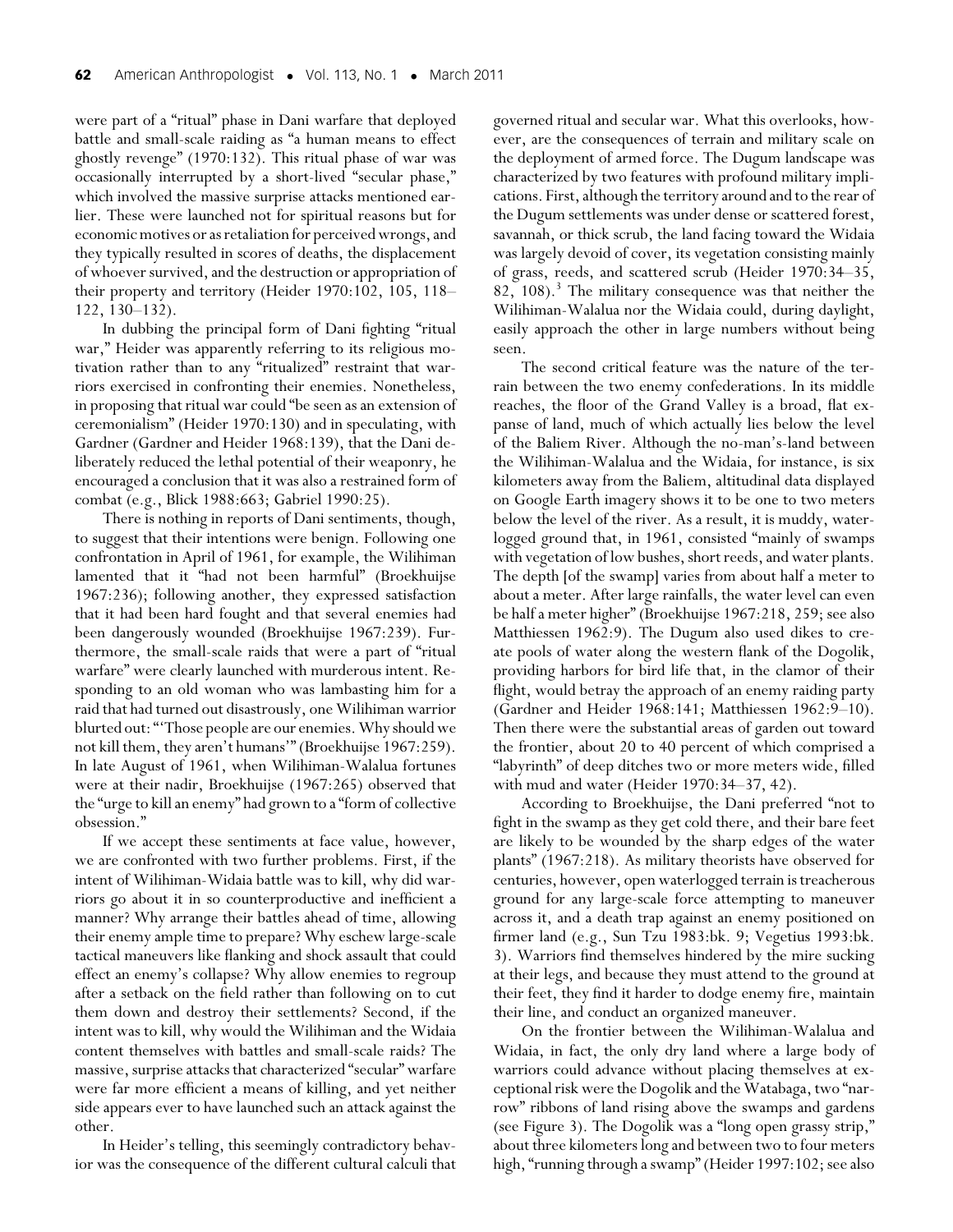

**FIGURE 3.** *The Wilihiman-Walalua and Widaia Frontier. NB: Precise locations of water pools unknown; garden boundaries approximate. Sources: Base map (AMS 1967a, 1967b; satellite imagery courtesy of TerraServer); contours (AMS 1967a, 1967b); location of swamps, gardens, and settlements in 1961 (Broekhuijse 1967:50, 219; Heider 1970:115, 301; Matthiessen 1962:9–10); extent of interbattlefield swamp (satellite imagery courtesy of TerraServer).*

Broekhuijse 1967:218; Heider 1970:33,110; Matthiessen 1962:9). Broekhuijse (1967:237) and Heider (1970:110) put its width at 30 to 50 meters. My own measurements from high-resolution satellite photographs (courtesy TerraServer) indicate that, on the section where battles were staged (Broekhuijse 1967:219), it averaged about 25 meters, varying between 12 meters and 38 meters. The other battleground, the Watabaga, was "a rocky L-shaped ridge ...about 1.5 kilometers long," with an uneven topography rising between 10 and 30 meters above the swamp (Broekhuijse 1967:218; Heider 1970:110). Measurement from satellite imagery reveals that the sections on which battles occurred averaged 100 meters in width, ranging from 46 meters to about 140 meters.

## **MASSED INVASIONS AND SMALL-SCALE RAIDS**

These two features of the frontier—open ground and two ribbons of elevated land threading across a swamp-and-water barrier—provide an alternative interpretation for both the "ritualization" of Dani battle and the areal patterning of "ritual" and "secular" warfare. To begin with, they explain why neither the Wilihiman-Walalua nor the Widaia mounted

large-scale, "secular" raids against each other: they were ineffectual if not suicidal. Consider an attempt to launch such an invasion under cover of night. The difficulty was not in the advance: a large force could easily cross the Dogolik or Watabaga in the dark and infiltrate the enemy's settlements. The problem lay in the retreat. If the frontier were favorable military terrain—if, for instance, it had been a firm, grassy plain—retreat would be relatively unproblematic: once their assault was over, attackers could either coordinate an organized retreat or simply split up and dash for home. In the mid-Baliem, however, the only avenue of retreat was toward the northern ends of the Dogolik and Watabaga, and the only means of getting there were a couple of narrow paths winding through one to two kilometers of garden and swamp (see Figure 3).

The attackers' peril was the ease with which even a small group of defenders could block these chokepoints, preventing their escape and exposing them to destruction in detail as other defenders and allies rallied to their rear. Their main options, therefore, were to strike and withdraw before defenders could rally and block their line of retreat or to deploy part of their force ahead of time to protect it. The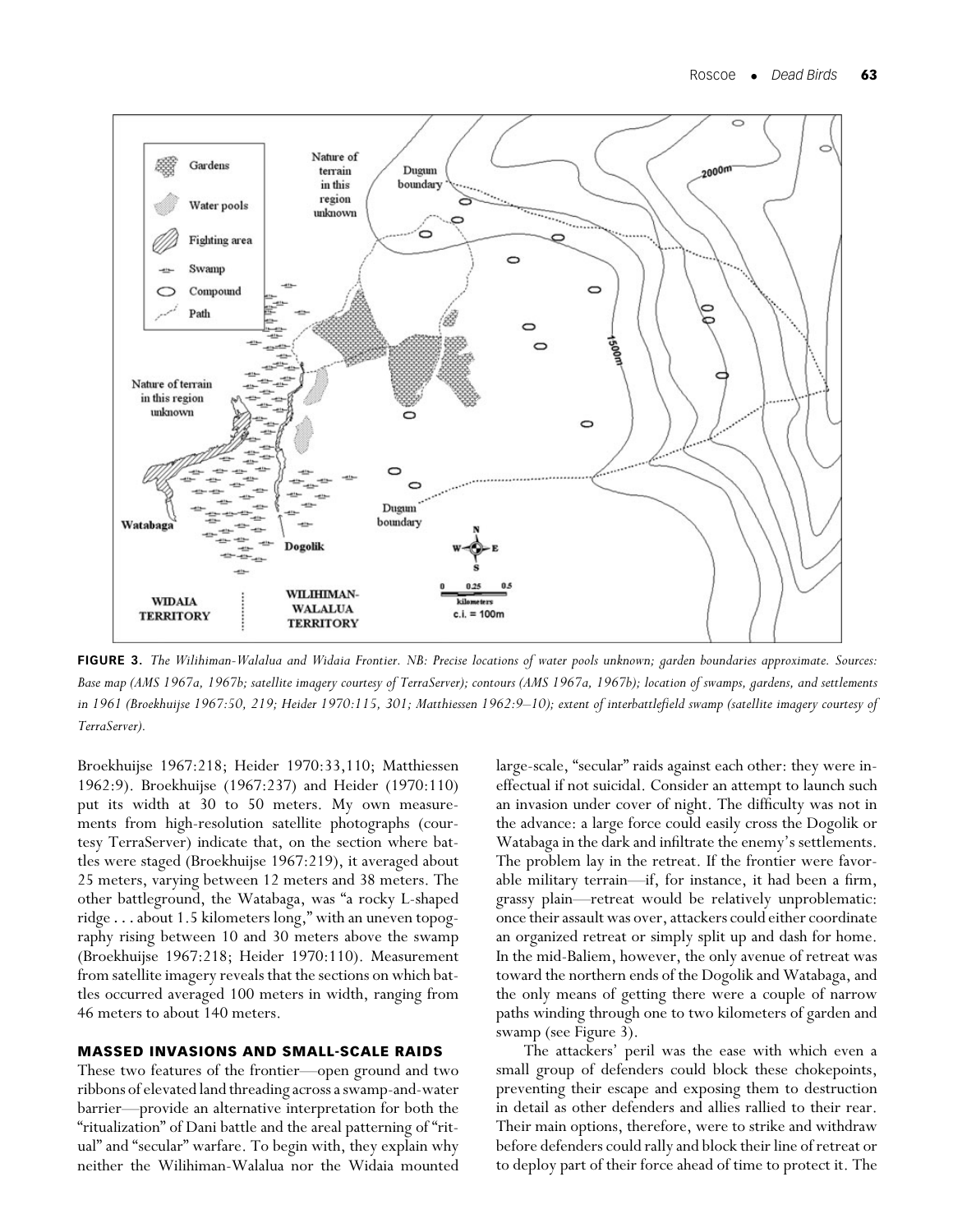former option, however, would produce minimal military profit for considerable exposure to risk, while the latter would severely deplete the numbers they could throw into the attack itself given how extended was the line of retreat that required protection. Whichever option attackers chose, moreover, they could never be sure that their plans had not leaked to the enemy and that, as the sun rose, they would not find themselves surrounded by defenders, with no path back to safety. It is no surprise, therefore, that in the mid-Baliem attacks were never launched under cover of night (Heider  $1970:117.$ <sup>4</sup>

If an invasion under cover of night was a formula for folly, a massed "secular type" of raid by day was an exercise in futility. Given the minimal cover on the frontier, the advance would be spotted literally a mile off from the watchtowers that lined the outer edges of the gardens, providing the defenders with ample time to assemble their defenses. Should defenders happen to be caught off guard, moreover, they could still dispatch small pickets to the Dogolik or Watabaga where, rather like Horatio at the bridge, they could delay the advance until reinforcements arrived. Indeed, in a battle in June of 1961, a "far outnumbered" Wilihiman-Walalua force did precisely this, barring the Dogolik at its narrowest point and preventing the Widaia from bringing their full numerical advantage to bear (Heider 1970:311).

Given the mid-Baliem terrain, in sum, only a small number of raiders could ever hope to approach enemy territory unseen, and they could not afford to penetrate deeply. To the extent raiding occurred at all between the Wilihiman-Walalua and the Widaia, in fact, it was solely the small-scale, daylight attacks that Heider considered part of ritual warfare. Some 12 to 30 warriors, never more than 50 (Broekhuijse 1967:227;Heider 1970:111;Matthiessen 1962:152),would spend hours worming their way up toward the perimeter of enemy territory under cover of scattered scrub or a tendril of gallery forest in the hope of finding a garden party or careless youths out close to the frontier (Broekhuijse 1967:232–267; Heider 1970:310–313).

## **"RITUALIZED" WAR: THE ONSET AND CONCLUSION OF BATTLE**

The same characteristics that made mass invasion across the frontier between the Wilihim-Walalua and Widaia a hazardous if not futile exercise also accounted for the curious "chivalry" with which battles began and ended. Midvalley battles began by prearrangement not from any sense of good sportsmanship but because the alternative was too dangerous. If one side was disinclined to fight, the other could not force the issue without invading, and invasion as we have seen was an invidious option. As a result, battle could occur only if both sides wanted to engage, which in turn required their prior agreement on when they would engage and where. Absent such an accord, one side could turn up to do battle, but there was no guarantee the other would be there. The two sides chose the Dogolik and Watabaga as battlefields because these were the only places on the frontier that were firm enough to sustain large-scale engagements and did not place one side or the other at a military disadvantage (Broekhuijse 1967:218).

The disinclination to pursue a defeated enemy off the field to cut him down was another product of frontier terrain: it was easy enough for a demoralized side to withdraw but exceedingly dangerous for victors to chase after them. Broekhuijse identified one problem: victors were reluctant to pursue a fleeing foe because "fighting in the swamp and also in the old gardens always becomes very difficult to survey and appraise, and the danger of an ambush is no fantasy" (Broekhuijse 1967:245). To make pursuit yet more difficult, the Dani laid log bridges beneath the water of the swamps, which as Heider (1997:108) notes conferred "a tremendous advantage" on the "home team" if it was forced to flee for home. Knowing the location of these hidden bridges, those fleeing could escape through the swamp with little difficulty. Unfamiliar with the territory, however, their pursuers would soon flounder, leaving themselves easy prey to those they had been trying to pursue. The ultimate problem, though, was that, in pursuing a defeated force, the victors would be exposed to the same risks that they would run had they invaded. Their fleeing prey might regroup, dispatch a small force to block their retreat across the Dogolik or Watabaga, and then mount a counterattack as they floundered in the swamp or tried to retreat along the paths. Indeed, a pursuing force could never be sure that the enemy's flight was not simply a ruse with precisely this goal in mind. In fine, it was no chivalry that led victors to allow a defeated force to depart the field unmolested; rather, it was the mortal hazards of trying to pursue them once they were gone.

#### **"RITUALIZED" WAR: THE CONDUCT OF BATTLE**

The difficulty of pursuing a fleeing enemy across the swampy terrain of the Mid-Baliem provides an alternative explanation for why small parties could often be seen working in their gardens, unperturbed by a battle raging nearby. It might appear that they owed their immunity to some code of restraint, but in reality, so long as they remained beyond arrow range, they were not endangered in the first place. Given the waterlogged nature of the intervening terrain and the bows of a hundred or more enemies at his back, it would be a foolhardy warrior indeed who left the battlefield to attack them at closer range. Little wonder that garden parties felt safe at their labors.

If many of the "ritualized" features of Dani battle derived from the military implications of the waterlogged terrain on the frontier, the rest can be traced to the tight confines of the two battlefields on which they preferred to fight. To begin with, the confines of both the Dogolik and the Watabaga physically limited the number of warriors who could engage in active fighting at any one time. If we assume that a warrior needs at least three meters of space in which to stand, dodge enemy projectiles, and deploy his own weaponry, then no more than 13 warriors could have occupied a Dogolik front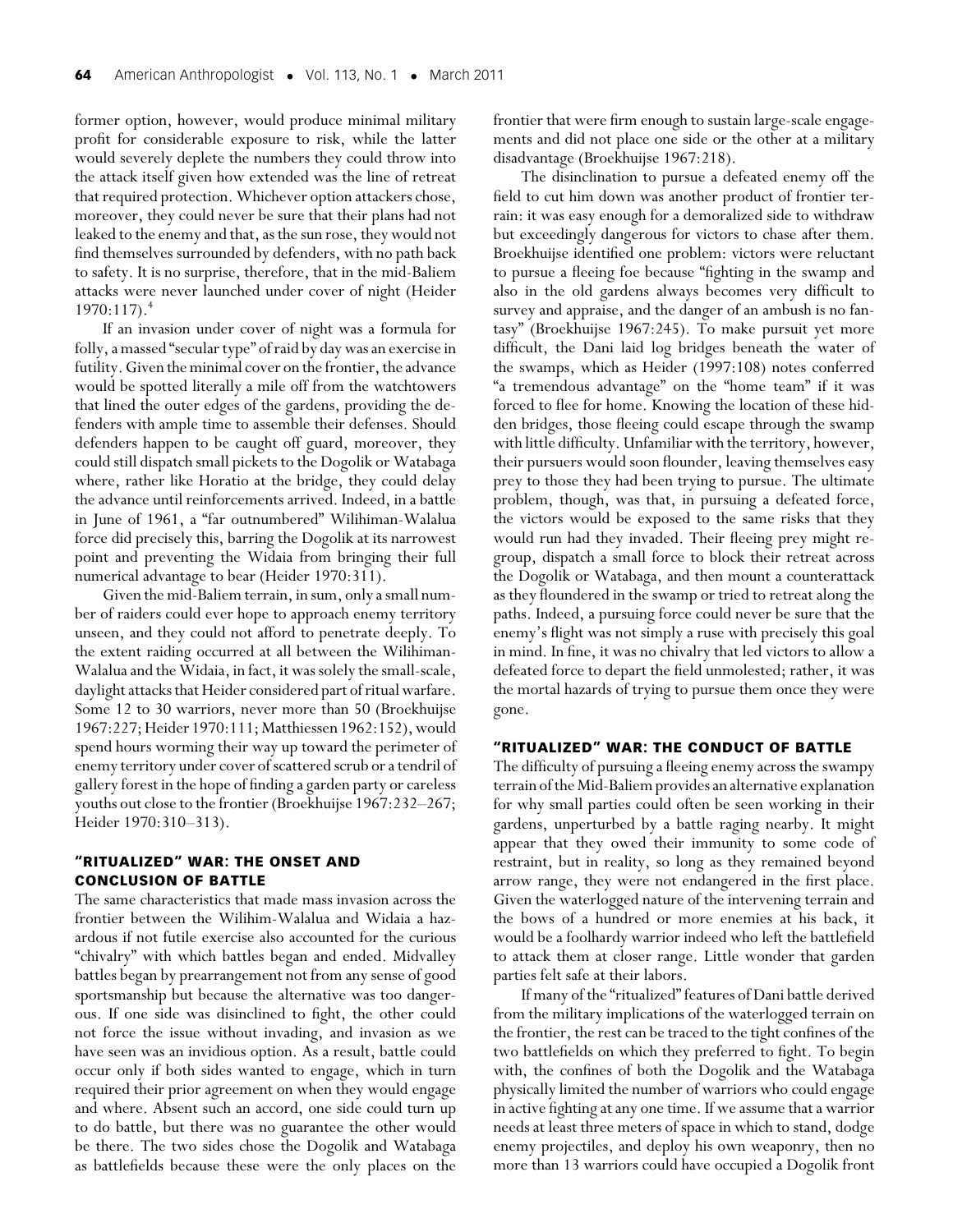line at any one time and only about 50 on the Watabaga. To judge from published images of Dani battle and the fighting sequences in *Dead Birds*, in fact, warriors usually stood farther apart than this—two to three meters from their nearest neighbor (perhaps to limit the enemy's target density)—which would allow only six to eight warriors on a Dogolik front line and about 25 to 30 on the Watabaga. In practice, there were "seldom more than a dozen men on the actual front" (Heider 1970:110), with a body of fighting men behind them up to "twenty or thirty meters deep."

The confines of the Dogolik and Watabaga also explain why warriors rarely attempted group maneuvers in their battles. Flanking maneuvers were all but impossible because the two armies could fill a field to its edges; these edges were protected by swamps and declivities; and neither side could therefore hope to extend its own line around the other's. An organized shock assault—a massed charge to try and break the enemy front—was just as futile. Precisely because the front was so narrow, enemy lines were several ranks deep (Heider 1970:110). Rather than breaking the enemy line, therefore, a shock assault would simply be enveloped by it and annihilated.

In fine, the size of Wilihiman-Walalua and Widaia armies, the confines of their battlegrounds, and the waterlogged terrain that surrounded them resulted in battles that were essentially stalemated from the start. Warriors could maneuver as individuals, but group maneuvers, the kind that can turn a battle, were too difficult or too dangerous to be worth attempting. In any case, if one side did somehow manage to turn the battle to its favor, the other could immediately nullify its advantage by simply withdrawing from the field. Under these circumstances, battle cannot but be a relatively static, predictable, and risk-free affair, one in which warriors can afford to show off before their peers with "stylized" or "balletic" maneuvers—a kind of Kabuki of the killing fields.

The ability to withdraw from the field with impunity also conferred on each side the unilateral capacity to halt fighting whenever they chose. Should one side want to break for rain, rest, or resupply, the other had little choice but to agree or find itself alone on the field. If one force broke off to shoot at a cuckoo dove, the other gained nothing by trying to spoil their fun. Nor is it surprising that warriors speaking the same language and positioned within shouting distance of one another should substitute insults for projectiles during these intervals. If midvalley warriors found their encounters "fun," in other words, it was because the size of their forces and the constraints of their fields rendered battle only marginally more dangerous than a sports match.

## **"RITUALIZED" BATTLE AND THE THREAT OF SECULAR WARFARE**

In the mid-Baliem, it was the theater of battle—the terrain on which warriors fought—that produced the "theater" in their battle. If military conduct took a "ritualized" form, it was not because warriors were exercising restraint toward one another. Their intentions were lethal, but the ground across which they were obliged to fight made it too difficult and dangerous to pursue more aggressive forms of action. But if open battles were so inefficient as a means of killing, why did the Dani even bother with them? The answer appears to lie at both an individual and social level.

As defensive organizations, confederations had a direct interest in promoting military qualities in their warriors. In consequence, bravery and military skill were esteemed and, as noted, prerequisites for leadership. Open battle thus provided Dani men with a public theater in which to establish their individual credentials: it might be difficult to kill the enemy, but a warrior could still display his courage and ability under fire. Confederations, moreover, also had an interest in displaying their fighting strength as a collectivity on the field because, by so doing, they could deter attacks from other confederations (Roscoe 2009:95). The principal threat was not from their enemies across the Baliem Valley, whose military capacity was blunted by the intervening, waterlogged terrain. Rather, as Paul Shankman (1991:309–310) has shrewdly pointed out, a confederation had to worry more about a massive, "secular" attack by "allied" confederations, which lay on its own side of the valley. A "secular" invasion might be too ineffective and dangerous to be launched across the valley, but it was a much more viable option along the sides, where the terrain was firm not waterlogged, the forest provided ample cover to mount a large-scale attack, and there were few chokepoints to endanger retreat.

The three cases of secular invasion that we know of in the Gutelu region, for example, were all launched down the valley sides. Around 1950, the Dutabut sib of the Gutelu alliance was decimated and displaced from its territory by other Gutelu confederations to its north. In September of 1962, the Itlai-Phisake, located in rough, elevated terrain southeast of the Dugum, were likewise devastated. And in 1966, the northern confederations of the Gutelu alliance attacked their erstwhile allies to the south, killing over 100 people and sacking their settlements (Heider 1970:80, 102, 118–122, 130–132).

"Secular" invasions were infrequent, but they constituted a major threat to life in the mid-Baliem. The principal defense was deterrence, a confederation's reputation for superior fighting strength, and the open battles that characterized the "ritual phase" of war were the public venues that put this strength to the test. As elsewhere in New Guinea, they demonstrated in an unfakable and ongoing manner the number, skill, and military commitment and coordination of the fighters that a confederation could muster in its defense (Roscoe 2009:90–94). In Shankman's (1991:309– 310) words: "Should a group fail to make a credible showing of warriors during the ritual phase of war, it may seem vulnerable to its nominal allies or enemies and become the target for an all-out secular attack" (see also Otterbein 2004:202). The theatrical battles that Dani communities in the mid-Baliem fought across the waterlogged terrain of the valley floor, in sum, were the principal vehicles for deterring the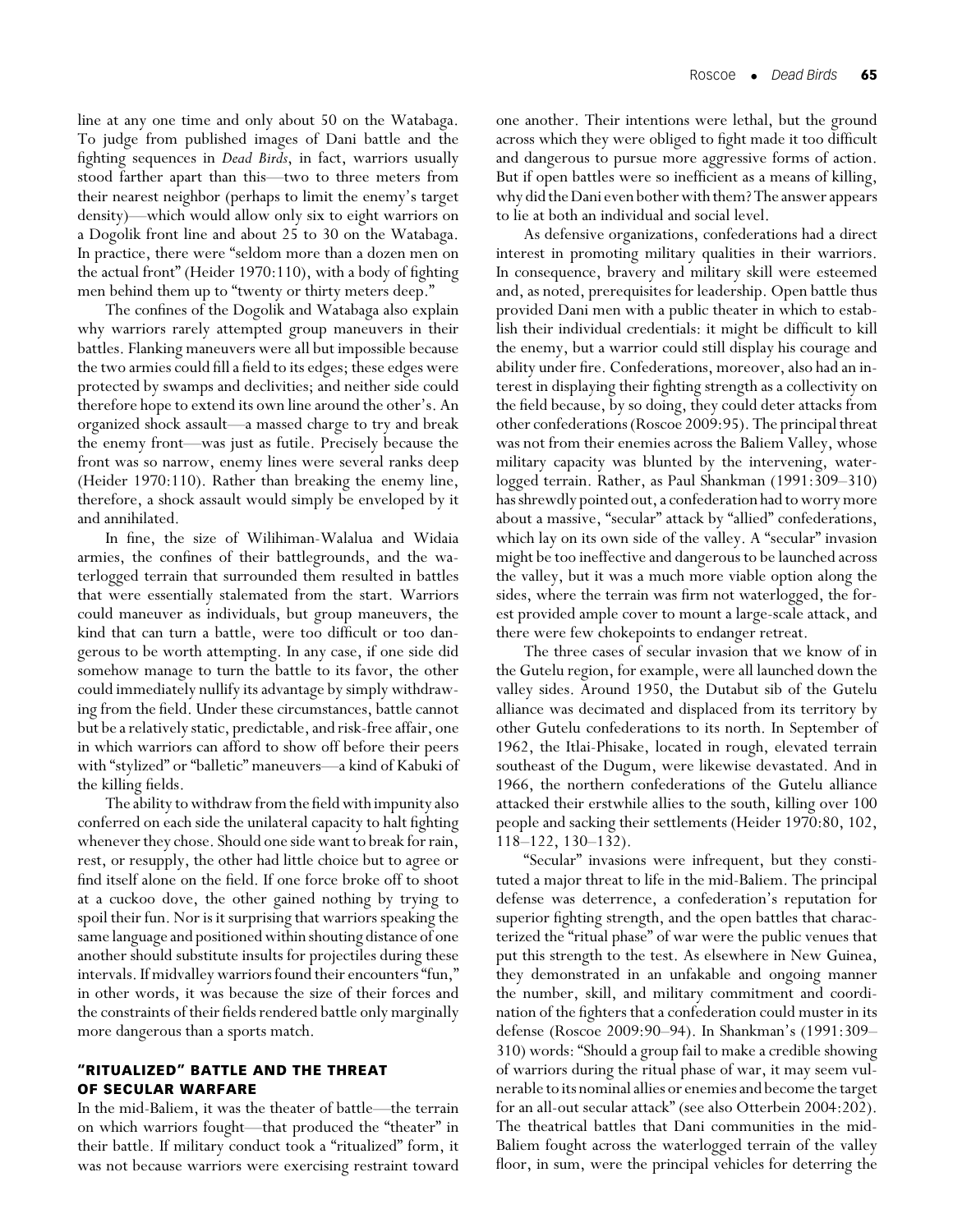far greater threat that hovered along the valley slopes on their flanks.

## **BATTLE IN THE NEW GUINEA HIGHLANDS**

It is unfortunate that open battle among the Dugum Dani has become so iconic of warfare in highland New Guinea because, in reality, it was highly atypical. Like the mid-Baliem, other highland valleys had broad, open floors; unlike the mid-Baliem, however, their terrain was firm, not soft and water logged. This is a crucial detail because firm, flat ground allows warriors to range freely over the terrain, creating a form of battle that was typically more dynamic and dangerous than confrontations in the Grand Valley.

To begin with, the onset of battle elsewhere in the highlands did not depend on the prior agreement of both parties. Instead of being prearranged, battles typically began with one side invading or otherwise forcing a confrontation on the other (e.g., Bergmann 1971a:189; Meggitt 1977:85– 90; Pospisil 1994:117; Vicedom and Tischner n.d.:298). Instead of a "static," stalemated form of fighting, battle was highly fluid, with each side charging or trying to outflank the other. Upper Chimbu battles "were not at all static. The area of fighting would change as the combatants surged first in one direction then in another" (Criper 1967:135). A Central Melpa battle "surges to and fro on the same place. All is alive, running, evading, covering up, attacking, pursuing, to the accompanying shouting of the battlecry (Vicedom and Tischner n.d.:298–299). Mae Enga battle was "fluid and highly mobile" (Meggitt 1977:97, see also pp. 88–90, 96– 97). Huli battles involved "fighters maneuvering, making flank attacks, advancing and retreating as circumstances dictate" (TRI 1952–53:27; see also Glasse 1959:285). Until he observed a South Wahgi confrontation in the 1980s, Michael O'Hanlon had not appreciated "quite how fluid a battle front can be" (2000:57).

In contrast to battle in the mid-Baliem, moreover, the consequences of defeat could be catastrophic: with multiple lines of retreat, unconstrained by swamp or narrow paths, victors could afford to pursue losers into their settlements in an attempt to cut them and their kin down, destroy their gardens and houses, and force the survivors to flee (e.g., Bergmann 1971a:187, 193–194, 1971b:75–76; Criper 1967:173; Glasse 1959:285; Larson 1987:245, 428; Meggitt 1977:89–90; Pospisil 1994:118–119; Vicedom and Tischner n.d.:197, 302–314). Estimates of mortality are sparse and difficult to interpret, but the ratio of deaths to injuries indicates that these were considerably more dangerous battles than those fought in the mid-Baliem. Whereas only about 2 Dugum Dani warriors died for every 100 wounded, 4.9 perished among the Mae Enga, 7.6 among the Kapauku (prior to "pacification," around 1950), and 9.3 among the Ilaga Dani (Broekhuijse 1967:232–267; Larson 1987:293– 295; Meggitt 1977:102; Pospisil 1994:121).

There was just one other place in highland New Guinea where open battle did sometimes resemble the "ritualized" form of Dani battle.<sup>5</sup> Among the Mae Enga, most battles

were fought between clans: some 80 to 100 warriors took the field on either side and, as noted above, the fighting was typically fluid and dangerous. About once every decade or so, however, battle broke out between phratries rather than clans, and these interphratry confrontations were more "formalized" than the battles between Mae Enga clans (Meggitt 1974:197, fn. 52). Like Dani battles, they were prearranged. They opened with "balletic episodes" that involved "stylized displays of aggression" and individual duels between enemy champions (Meggitt 1977:18, 21). Hand-to-hand combat was "largely avoided" (Meggitt 1977:20), most casualties resulting from long-range arrow fire. And although occasional attempts were made to turn the enemy's flank, no instance was remembered in which one side had suffered "disproportionate losses" in these battles or had been forced to flee by the other (Meggitt 1977:20–21).

Meggitt construed these interphratry battles as "formalized," "rule-bound" affairs. But there is an alternative interpretation. In the vicinity of Meggitt's field site (Sopas), battlefields were far wider than those of the mid-Baliem: grassy areas of undissected terrain suitable for open battle ranged up to three-quarters of a kilometer across (NMB 1982). But the armies that assembled for interphratry battle were also far larger than those of the mid-Baliem, on the order of 500–1,000 men on each side (Meggitt 1977:17). Allowing two to three meters between adjacent warriors, therefore, a phratry army would fill the largest Mae field with scores of warriors to spare. Under these conditions, the capacity for tactical group maneuvers is severely limited; battle, to use Meggitt's terms, becomes "a prolonged stalemate" (1977:19), and fighting takes on a "ritualized" form regardless of whether or not the participants are observing "rules" of restraint. As among the Dugum Dani, in other words, the fighting was shaped by the limitations of the field, and the appearance that it was "formalized" or "ritualized" was perhaps deceptive.

### **CONCLUSION**

To support the idea that "Stone Age" cultures deliberately limit the carnage of battle, military historians have sometimes referred to a "tribe in New Guinea, experts with the bow and arrow, [who] remove the stabilizing feathers from the arrows during war, thus making it almost impossible to hit anything" (Gabriel 1990:25; also Blick 1988:663). The identity of this tribe has proved something of a mystery (Gabriel 1990:133; Otterbein 2004:34–38), but in all probability it was the Dugum Dani—Gardner and Heider (1968:139) having speculated that the reason why they left their arrows unfletched was to reduce the chances of injuring the enemy (also Heider 1970:117–118). This proposition can be quickly rejected. No mainland New Guinea society ever fletched its war arrows because there was no need. With a light reed stem and heavy hardwood head, the center of gravity of a war arrow was forward of its center of pressure, conferring a natural aerodynamic stability over its typical range (Cotterell and Kamminga 1990:170–172).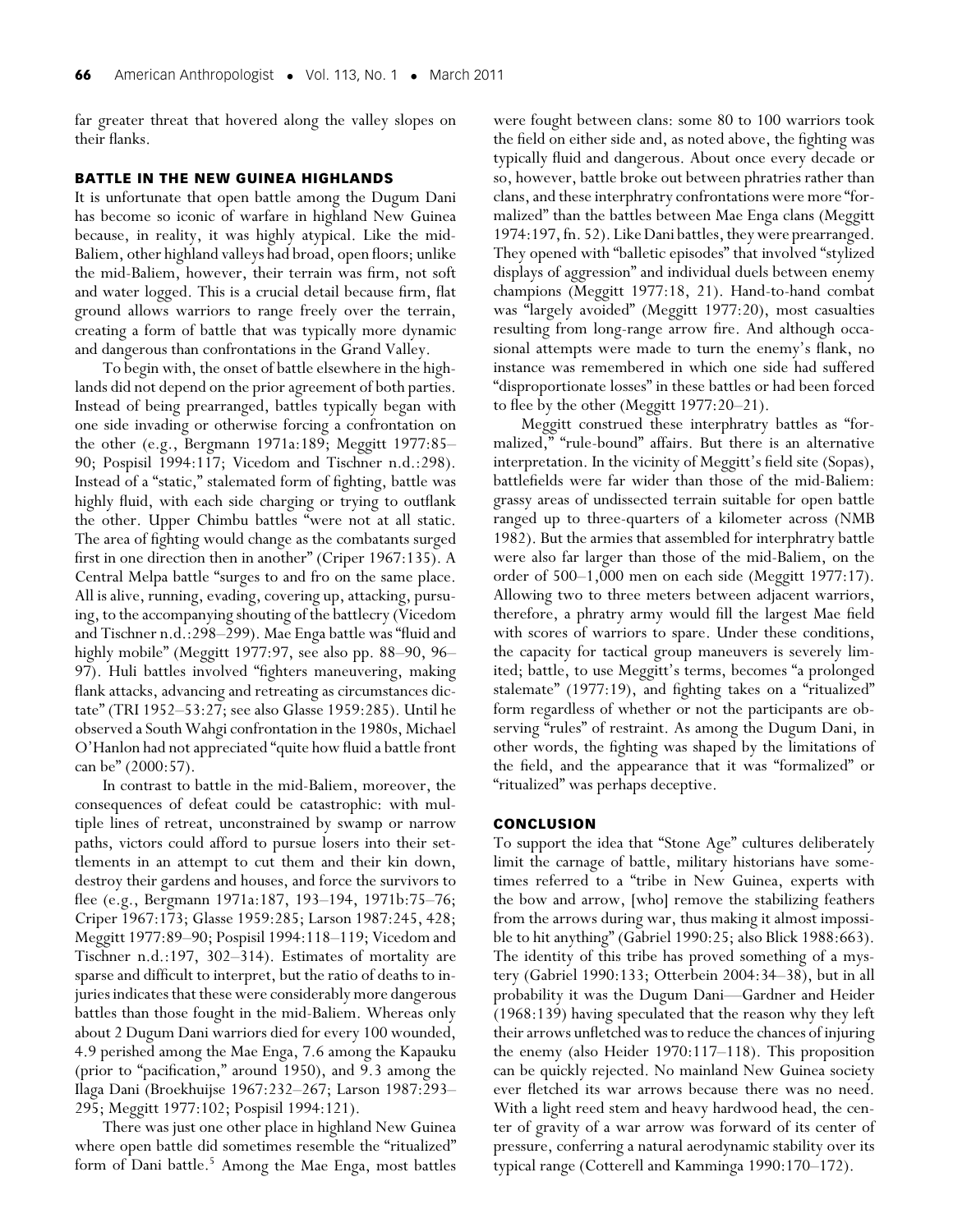It is perhaps surprising that military historians, not just anthropologists, should make this kind of mistake, but it is symptomatic of an analytical approach that locates the generation of military behavior in cultural perceptions and "rules," with little or no regard to the implications of military scale and terrain. In the mid-Baliem, I have argued, these implications are crucial for understanding why battle was theatrical in its performance and comparatively innocuous in its outcome. Battle was prearranged because large-scale, surprise attacks were impractical across the waterlogged ground of the central valley; to contend at all, therefore, forces had to agree ahead of time when and where they would fight. The conduct of battle took a static, stylized, and "playful" form because it was largely stalemated by the confines of the field in proportion to the size of the contending forces. A defeated side escaped massacre, destruction, and displacement not because its foes were magnanimous in victory but because pursuit was too risky across swampy terrain.

To many archaeologists, the idea that terrain shapes military behavior will seem uncontroversial. Some cultural anthropologists, however, will suspect a lurking environmental determinism in the argument. In its strong form, environmental determinism assumes that all human behavior is determined by an inherent nature common to all humans, that this nature responds solely to environmental stimuli, and that these stimuli are transparent to human perception. If by "human nature" we mean some kind of genetically determined character, this position is difficult to defend even within its own terms: mutation, meiosis, and fertilization ensure that humans have different genotypes and so, in principal, will respond differently to the environment.

But a weaker form of environmental determinism is also untenable. To begin with, the environment is not transparent to perception but culturally mediated by it (Cosgrove 1998; Lefebvre 1991). In the case of military action, terrain is not an objective condition to which warriors are compelled to respond but is constituted by cultural meanings that affect how they operate on it (Carman 1999:45–50). In launching the battle of Nablus, for instance, the Israeli Defense Force (IDF), drawing inspiration partly from the writings of Clifford Geertz and Gregory Bateson, adopted a tactical innovation subsequently referred to as "walking through walls" (Weizman 2006). In 2002, Nablus was a fortified city: its entry points were barricaded; streets, alleys, and intersections were mined and covered by Palestinian firepower; and the doors to its buildings were booby trapped. The IDF responded by subverting prevailing cultural conceptions of urban terrain: it blasted holes through party walls, ceilings, floors, and elevator shafts to create hundred-meter-long "overground tunnels" through which it could securely move around the city. In strictly military terms, the strategy was a success; in anthropological terms, it illustrates how cultural conceptions of an urban landscape can quite literally be as solid as a concrete wall until semantic creativity (along with some high explosives) undermines them.

Second, humans are not automatons but knowledgeable and capable agents who pursue interests that, like their perceptions, are culturally mediated. Some of these interests plausibly derive from key dispositions that are part of our genetic heritage: to labor the obvious, a disposition toward survival no doubt galvanizes human interests in procuring food and water and defending themselves from attack. But these are dispositions not determinisms, and agents can act to subvert them. I have suggested elsewhere, for example, that humans have an innate aversion to killing conspecifics (Roscoe 2007). As creatures with a highly developed intelligence, however, we are also capable of recognizing interests that can be advanced through killing, and we appear to have developed a range of cultural and psychological "technologies" that allow us to short-circuit this disposition in order to do so.

But if environmental determinism is indefensible, a cultural or symbolic determinism that insists behavior is solely the product of meaning is no better. In pursuing interests, humans act in the world. Unless we adopt a militant antirealism, therefore, it follows that, to realize their interests, humans must take some account of the physical and social properties of that world. In Anthony Giddens's (1984:5– 14) terms, agents continuously monitor the flow of their activities as well as the social and physical contexts in which they move, and they routinely maintain a "theoretical understanding" of these grounds to their activities.

Where human interests and activities invoke or respond to an existential threat, as is the case with war, we may expect these "theoretical understandings" to be acutely attuned to the physical and social properties of the world. In walking through walls, for instance, the IDF exposed (and undermined) cultural perceptions of the material environment. But it beggars credulity to suppose that Palestinians (and others), whose interests these actions thwarted, would not rapidly update their cultural understandings of the urban landscape and use the results to contemplate how they might frustrate future IDF actions.

To apply this to the Dani: battles may be "intensely rule directed" (Carman 1999:42), but it does not follow that these rules are necessarily, say, moral rules dictating restraint in killing enemies or ritual rules about where battle can and cannot be done. They may also be, and in part surely are, a military ethnoscience, a set of technical rules of combat derived from experience of the most effective way, given local technological and organizational capacities, to operate militarily on the home terrain. Thus, for instance, if the Dani wanted to kill their enemies (as their sentiments indicate), and if their interests lay in reducing the chances of perishing in the process (evident, inter alia, in their attempts to dodge incoming enemy projectiles), then as knowledgeable and capable agents it is improbable that they would try to advance across waterlogged terrain against an enemy ensconced on firmer ground. Similarly, within the narrow confines of the strips of frontier land on which large forces could contend, we should not expect them to launch a shock assault against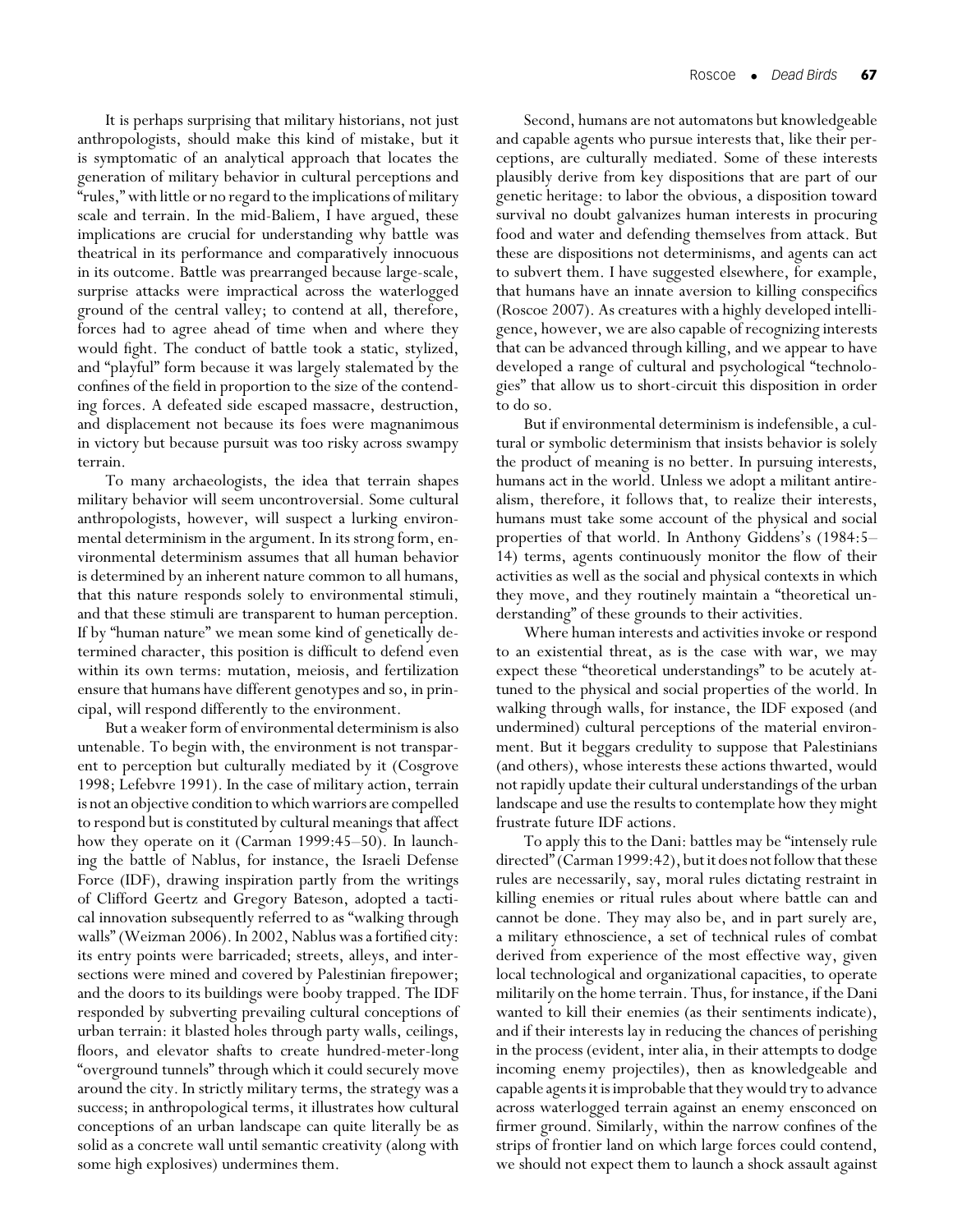a packed enemy line that could simply encircle and swallow it. And so on.

If anthropology and archaeology are fully to understand warfare in small-scale societies, in fine, then we need to recognize that scale and terrain, in addition to cultural values and perceptions, mediate and shape the deployment of armed might. And before we conclude that some kind of "military horizon" differentiates "restrained" fighting in small-scale societies from "genocidal" warfare at the state level, we might consider more closely whether the differences we have detected are not artifacts of the implications of terrain and military scale for the conduct of war.

**Paul Roscoe** *Department of Anthropology, University of Maine, Orono, ME 04469; Paul.Roscoe@umit.maine.edu*

## **NOTES**

*Acknowledgments.* I am deeply grateful to Tom Boellstorff, Ulrike Claas, Bradley Coons, Terry Hays, Peter Hennigs, Anton Ploeg, and five anonymous *AA* reviewers for their comments on, or assistance with, previous drafts of this article. I am also grateful for Claas's enormous help in translating documents from the Dutch and to the American Philosophical Association and the NSF for financial support of data collection.

- 1. Broekhuijse and Heider differ markedly in naming and spelling Dani social units. Because Heider's ethnography is the better known to English-speaking anthropology, his nomenclature is adopted here.
- 2. When warring with the Siokossi alliance to their south, the Wilihiman-Walalua fought on a third battlefield, the Jalabaga (Broekhuijse 1967:66).
- 3. Measurements from high-resolution satellite imagery show that, in 2008, some 40 percent of Wilihiman territory was under dense or scattered forest, most of it on the Dugum hillside and the mountain wall behind. Of the land lying toward the Widaia, however, more than 90 percent was open country. Widaiaterritory was yet more open (Haberle et al. 1991:32), but lacking information about Widaia boundaries, quantification is impossible.

Here and elsewhere, spatial measurements were made from high-resolution (1.5 m) satellite imagery (courtesy of TerraServer), imported and georegistered in MapInfo software. Dugum terrain can be viewed in Google Earth, centered around 138.956934◦ East, 4.013502◦ South.

- 4. We have little information on the terrain west of the Watabaga. Because a Wilihiman-Walaloa invasion into Widaia territory could only return via the Watabaga or Dogolik, however, it would face a similar invidious predicament in protecting its line of retreat.
- 5. About 100 miles west of the Dugum Dani, the Ilaga Dani are also said to have practiced "formalized, ritual fighting" (Larson 1987:146, 246), even though the floor of their valley was firm and minimally dissected. Space constraints prevent me from analyzing the Ilaga case in detail. Suffice it to say, the actual

conduct of their battles was very similar to that in other highland valleys. Three of the four characteristics that Larson identifies as "ritual" fighting—ritual appeals for ancestral assistance; the involvement of the entire warrior force of a local region; and near-continuous fighting until an approximate parity of kills was reached on either side, followed by peace ceremonies (Larson 1987:245)—characterized many battles in other parts of the highlands.

The fourth criterion, "supervised fighting" to prevent stealth attacks on the enemy's flanks or rear, was clearly neither defining nor even critical because by no means were all "ritual" battles supervised. Those doing the "supervising," moreover, were not the combatants but "neutral" parties (Larson 1987:257, see also 251, 270). In the one case Larson describes, the "supervisor" was a preeminent leader who was in the process of consolidating his influence over the two alliances that had come to blows (1987:142, 374–376, 381, 428) and who therefore had a vested interest in preempting an escalation that might result in half of his political base being put to flight.

Finally, the evidence provides no support for the idea that Ilaga combatants were trying to avoid killing one another. As elsewhere inthe highlands, battles could end in rout and massacre rather than peace. Furthermore, their wars left an average of 12 people dead on each side and "hundreds" more "wounded in their houses" (Larson 1987:167, 261, 263). As noted immediately above, in fact, the ratio of deaths to woundings suggests that Ilaga battle was the most dangerous fighting that we know of in the central highlands.

## **REFERENCES CITED**

Arkush, Elizabeth, and Charles Stanish

- 2005 Interpreting Conflict in the Ancient Andes: Implications for the Archaeology of Warfare. Current Anthropology 46(1):3– 17.
- Army Map Service (AMS)

1967a Meervlakte Oost, 1:250,000 Map Series: Sheet SA 54–14. Washington, DC: Army Map Service, Corp of Engineers, U.S. Army.

- 1967b J. P. Coen Gerbergte, 1:250,000 Map Series: Sheet SB 54– 2. Washington, DC: Army Map Service, Corp of Engineers, U.S. Army.
- Bergmann, W.
	- 1971a The Kamanuku: The Culture of the Chimbu Tribes, vol. 1: General Remarks. Harrisville, Queensland, Australia: H. F. W. Bergmann.
	- 1971b The Kamanuku: The Culture of the Chimbu Tribes, vol. 4: Religious Conceptions and Social Culture. Harrisville, Queensland, Australia: H. F. W. Bergmann.

Blick, Jeffrey P.

- 1988 Genocidal Warfare in Tribal Societies as a Result of European-Induced Culture Conflict. Man (n.s.) 23(4):654– 670.
- Broekhuijse, J. Th.
	- 1961 [Letter to Th.H. Bot, 6/12/1961, Wiligiman.] File 4354. The Hague: Instituut voor Nederlandse Geschiedenis.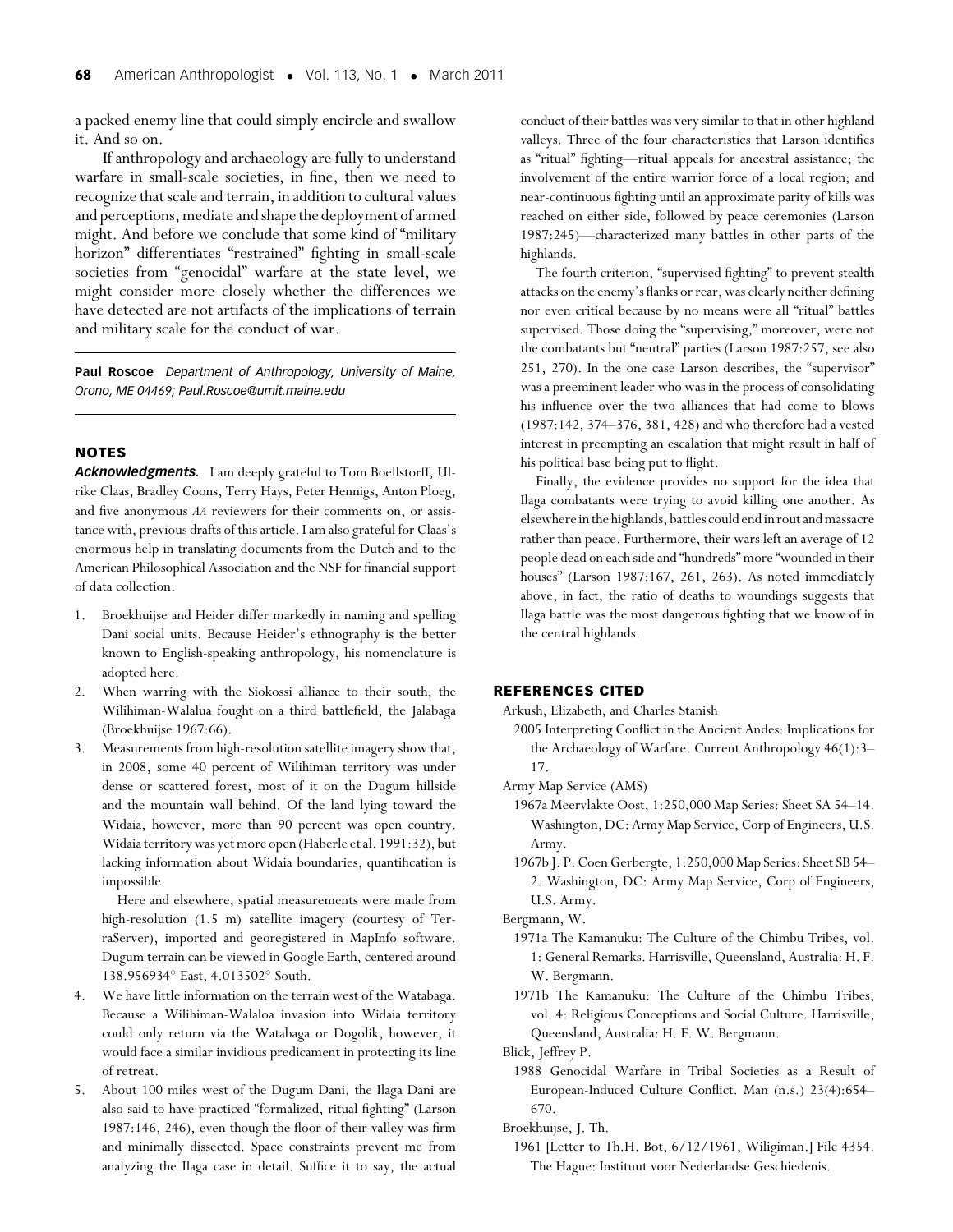- 1967 De Wiligiman-Dani: Een cultureel-anthropologische studie over religie en oorlogvoering in de Baliem-vallei [The Wiligiman Dani: A cultural anthropological study of religion in warfare in the Baliem Valley]. Tilburg: H. Gianotten.
- 1996 De Harvard-Peabody-expeditie in de Baliemvallei [The Harvard-Peabody expedition in the Baliem Valley]. *In* Besturen in Nederlands-Nieuw-Guinea 1945–1962: Ontwikkelingswerk in een periode van politieke onrust [Administration in Netherlands New Guinea 1945–1962: Development work in a period of political unrest]. Pim Schoorl, ed. Pp. 128– 148. Leiden: KITLV.

- 1999 Beyond the Western Way of War: Ancient Battlefields in Comparative Perspective. *In* Ancient Warfare: Archaeological Perspectives. John Carman and Anthony Harding, eds. Pp. 39– 55. Trowbridge, Wiltshire, UK: Sutton.
- Cosgrove, Dennis E.
- 1998 Social Formation and Symbolic Landscape. Madison: University of Wisconsin Press.
- Cotterell, Brian, and Johan Kamminga
- 1990 Mechanics of Pre-Industrial Technology. Cambridge: Cambridge University Press.
- Criper, Clive
	- 1967 The Politics of Exchange: A Study of Ceremonial Exchange amongst the Chimbu. Ph.D. dissertation, Australian National University, Canberra.
- Divale, William Tulio
	- 1973 Warfare in Primitive Societies. Santa Barbara, CA: ABC-Clio.
- Ferguson, R. Brian, and Neil L. Whitehead
- 1992 The Violent Edge of Empire. *In* War in the Tribal Zone: Expanding States and Indigenous Warfare. R. Brian Ferguson and Neil L. Whitehead, eds. Pp. 1–30. Santa Fe, NM: School of American Research.
- Fry, Douglas P.
	- 2006 The Human Potential for Peace: An Anthropological Challenge to Assumptions about War and Violence. New York: Oxford University Press.
- Gabriel, Richard A.
	- 1990 The Culture of War: Invention and Early Development. New York: Greenwood.
- Gardner, Robert, and Karl G. Heider
	- 1968 Gardens of War: Life and Death in the New Guinea Stone Age. New York: Random House.
- Gat, Azar
	- 1999 The Pattern of Fighting in Simple, Small-Scale, Prestate Societies. Journal of Anthropological Research 55(4):563– 583.
- Giddens, Anthony
	- 1984 The Constitution of Society. Berkeley: University of California Press.
- Glasse, Robert M.
	- 1959 Revenge and Redress among the Huli: A Preliminary Account. Mankind 5:273–289.

Gonsalves, R. A.

1960 Proces-verbaal, Mr Rodolph Aloysius Gonsalves [Verbal

deposition, Mr Rodolph Aloysius Gonsalves]. File 4652. The Hague: Instituut voor Nederlandse Geschiedenis.

- Gonsalves, R. A., and G. J. Verhoog
	- 1999 Mr. Gonsalves Memoires [Mr. Gonsalves's memoirs]. Amsterdam: Arbeiderspers.
- Haberle, S. G., G. S. Hope, and Y. DeFretes
	- 1991 Environmental Change in the Baliem Valley, Montane Irian Jaya, Republic of Indonesia. Journal of Biogeography 18(1):25–40.
- Heider, Karl G.
	- 1962 Fighting. Working Papers in Dani Ethnology 1:28–31.
	- 1967 Archaeological Assumptions and Ethnographical Facts: A Cautionary Tale from New Guinea. Southwestern Journal of Anthropology 23:52–64.
	- 1970 The Dugum Dani: A Papuan Culture in the Highland of West New Guinea. New York: Wenner-Gren.
	- 1997 Grand Valley Dani: Peaceful Warriors. Third edition. Fort Worth, TX: Harcourt Brace.
- Jones, Schuyler
	- 1980 Institutions of Violence. *In* Not Work Alone: A Cross-Cultural View of Activities Superfluous to Survival. Jeremy Cherfas and Roger Lewin, eds. Pp. 98–111. Beverly Hills, CA: Sage.

Keegan, John

- 1993 A History of Warfare. London: Hutchinson.
- Keeley, Lawrence H.
	- 1996 War before Civilization: The Myth of the Peaceful Savage. New York: Oxford University Press.
- Larson, Gordon F.
	- 1987 The Structure and Demography of the Cycle of Warfare among the Ilaga Dani of Irian Jaya. Ph.D. dissertation, Department of Anthropology, Ann Arbor: University of Michigan.
- LeBlanc, Steven A.
	- 1999 Prehistoric Warfare in the American Southwest. Salt Lake City: University of Utah Press.
- Lefebvre, Henri
	- 1991 The Production of Space. Oxford: Blackwell.
- Malinowski, Bronislaw
	- 1941 An Anthropological Analysis of War. American Journal of Sociology 46(4):521–550.
- Matthiessen, Peter
	- 1962 Under the Mountain Wall: A Chronicle of Two Seasons in the Stone-Age. New York: Viking.
- Meggitt, Mervyn
	- 1974 "Pigs Are Our Hearts!" The Te Exchange Cycle among the Mae Enga of New Guinea. Oceania 44:165–203.
	- 1977 Blood Is Their Argument: Warfare among the Mae Enga Tribesmen of the New Guinea Highlands. Palo Alto, CA: Mayfield.
- Naroll, Raoul
- 1966 Does Military Deterrence Deter? Trans-Action 3(2):14–20.
- NMB [National Mapping Bureau]
	- 1982 Wabag. Papua New Guinea Topographic Map Series— 1:100,000. No.7687. Port Moresby, PNG: National Mapping Bureau.

Carman, John